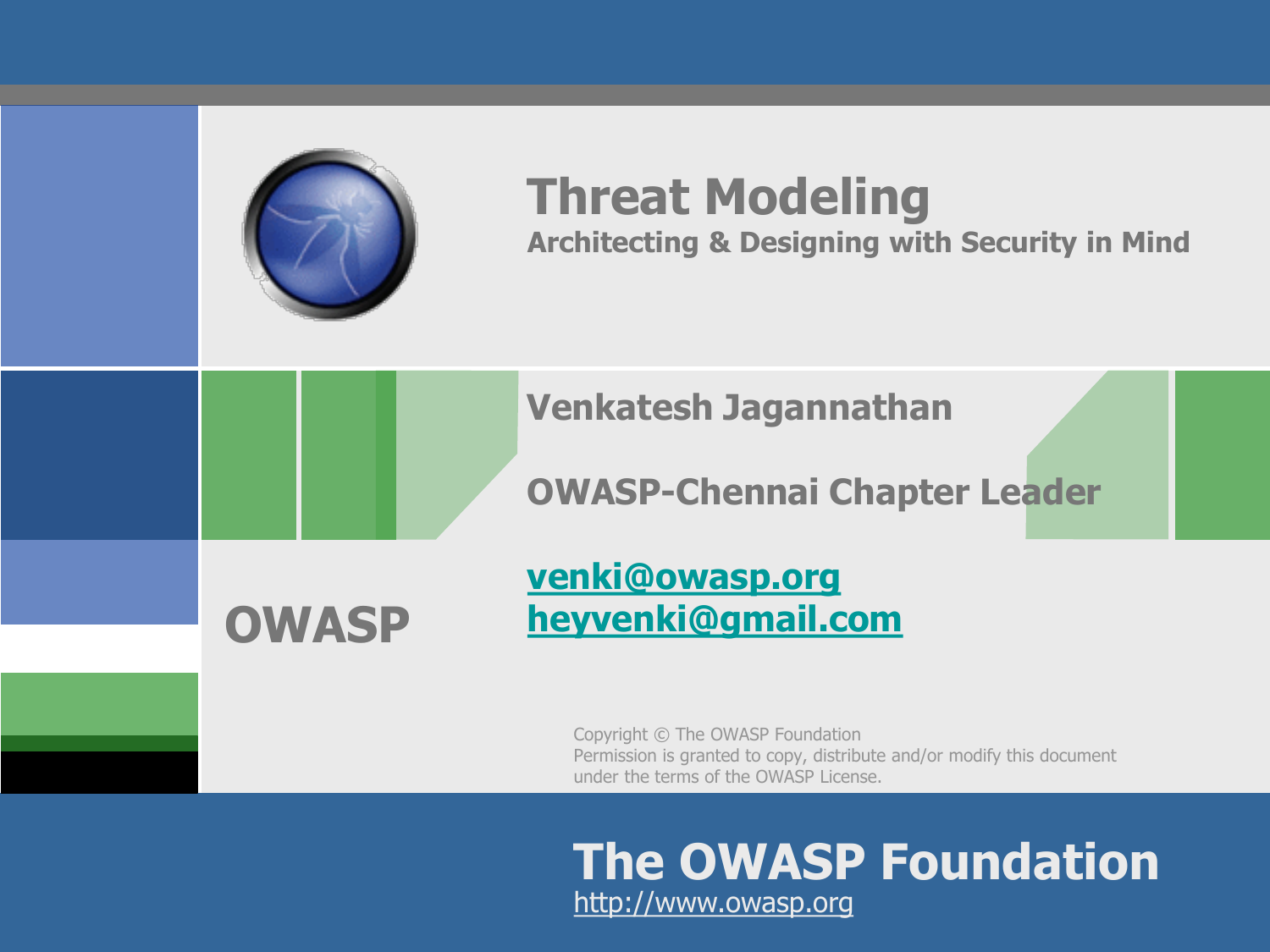#### **Agenda**

- Introduction to Threat Modeling
- **Precursors to Threat Modeling**
- Threat Modeling How-To
- **Test Focused Threat Modeling**
- **Alternate Threat Models**
- **Estimating Threat Modeling for Applications**

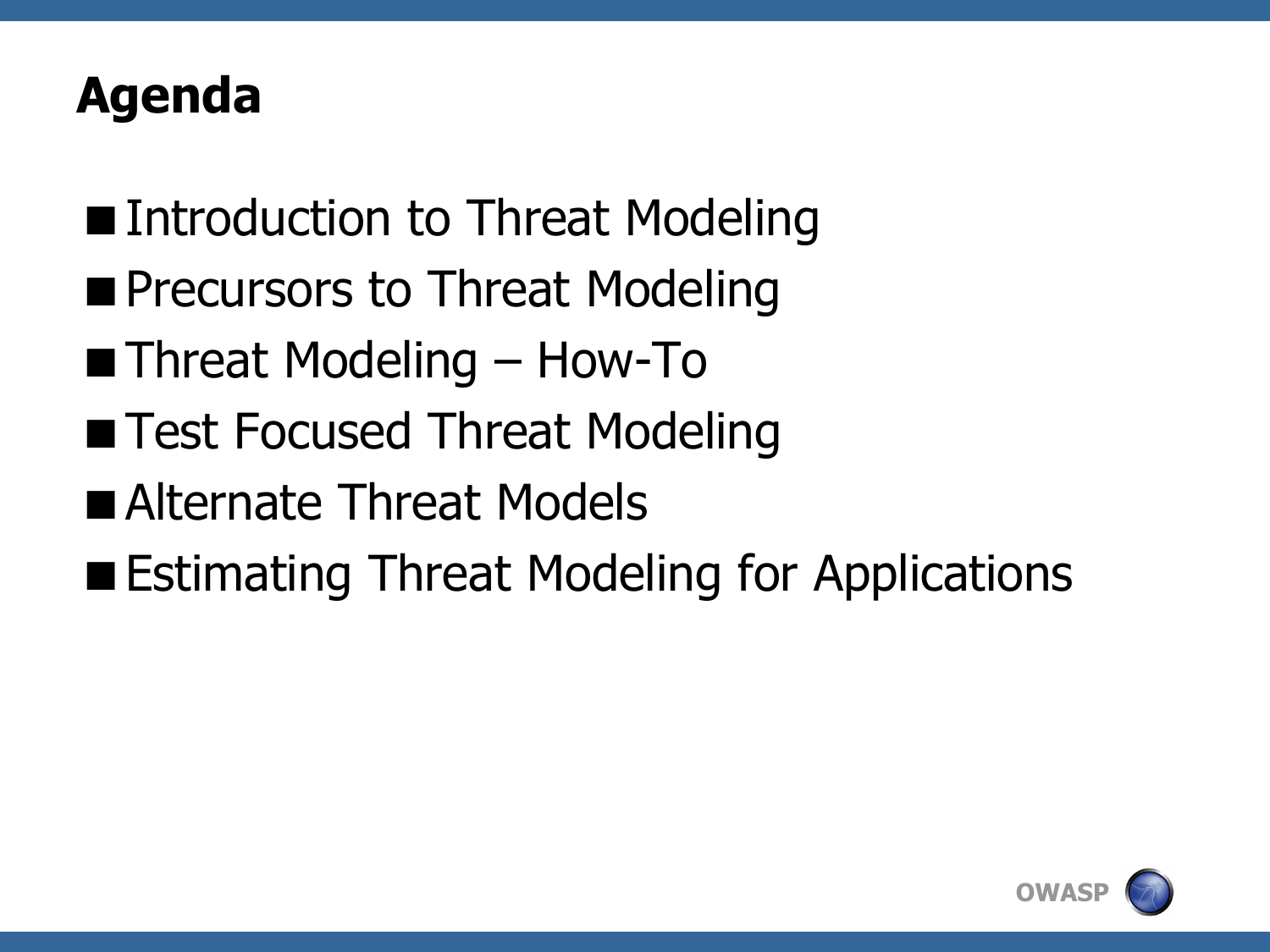#### **Introduction to Threat Modeling**

- **Threat Modeling: A systematic & structured security** technique, used to identify the security objectives, threats & vulnerabilities of an application, to help make design and engineering decisions, and determine where to prioritize efforts in designing, developing and deploying secure applications
- $\blacksquare$  It's a day-to-day phenomenon for all of us
	- Assets (e.g. Photos, Jewelry)
	- Architecture/Design of you home
	- Attackers (Burglary)
	- **Natural Calamities**

■ Focus on Architecture/Design driven threat modeling

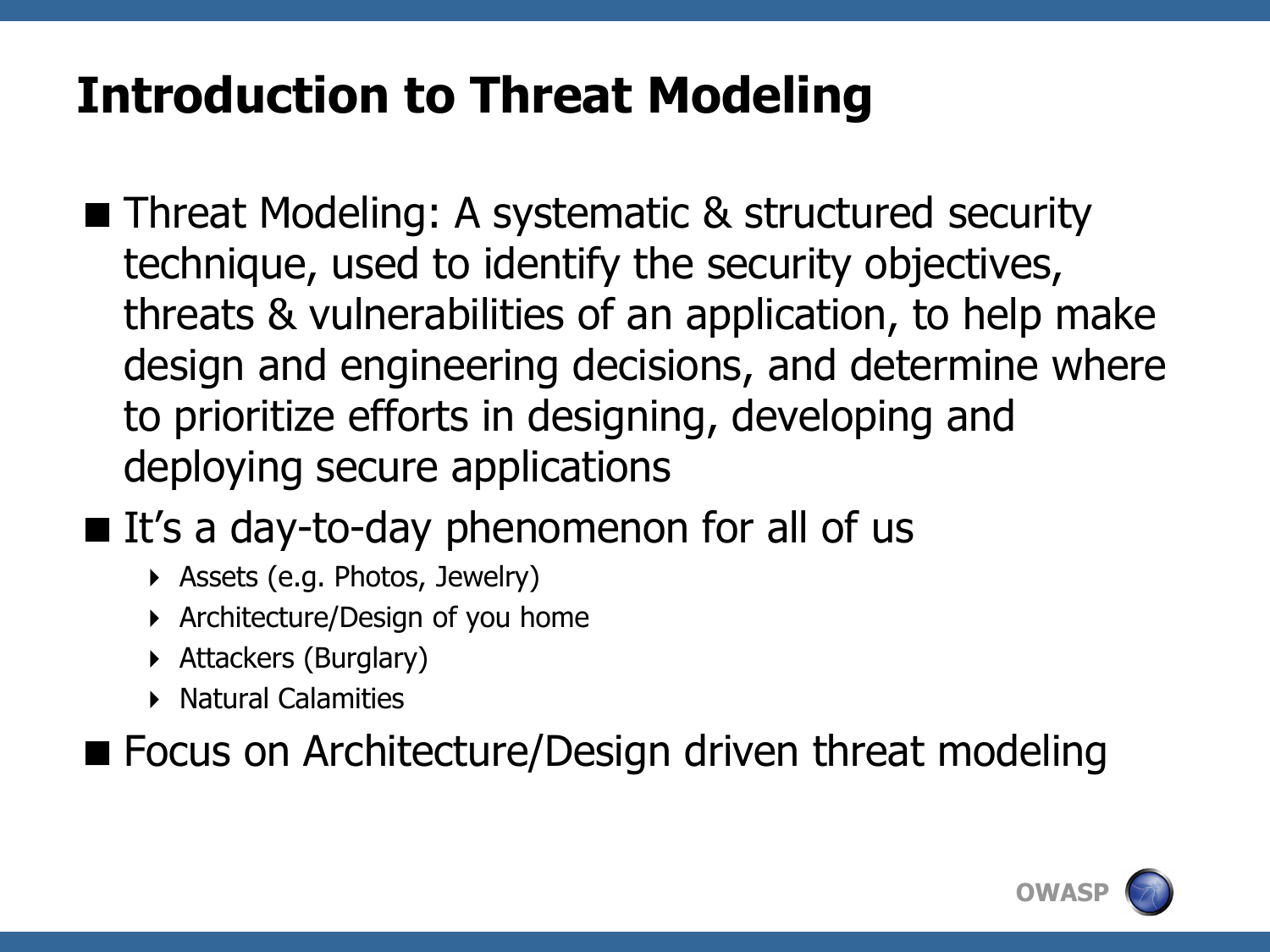#### **WHY Threat Model**

### ■ Changing Landscape of Security

- $\triangleright$  Data from any Application(s) Hackers target
- Governmental Regulations

■ Brand Protection

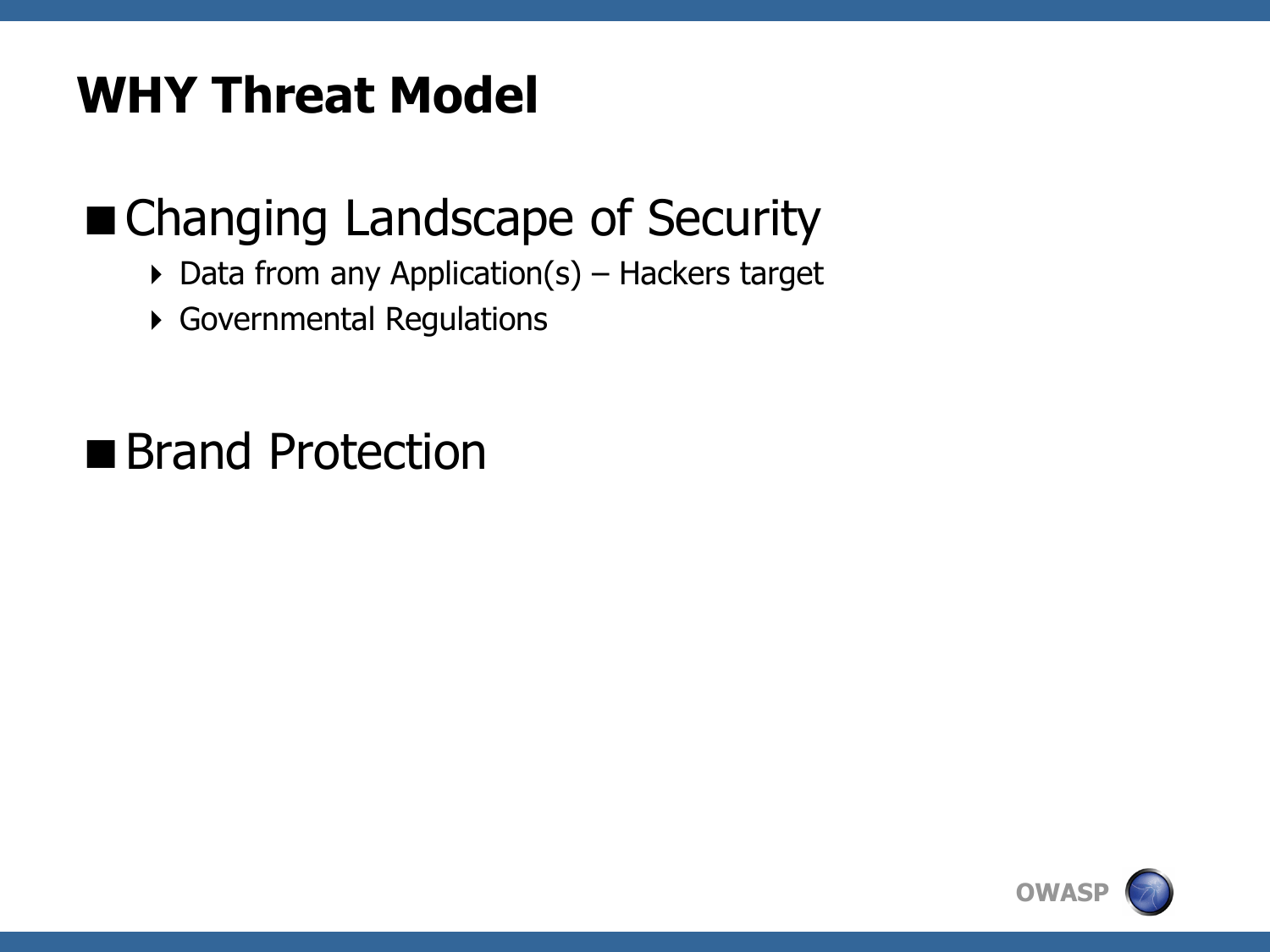### **Challenges with Threat Modeling**

- **A** mature SDLC
- **Time consuming process**
- Difficult to show demonstratable ROI
- **Fairly dry stuff to do**

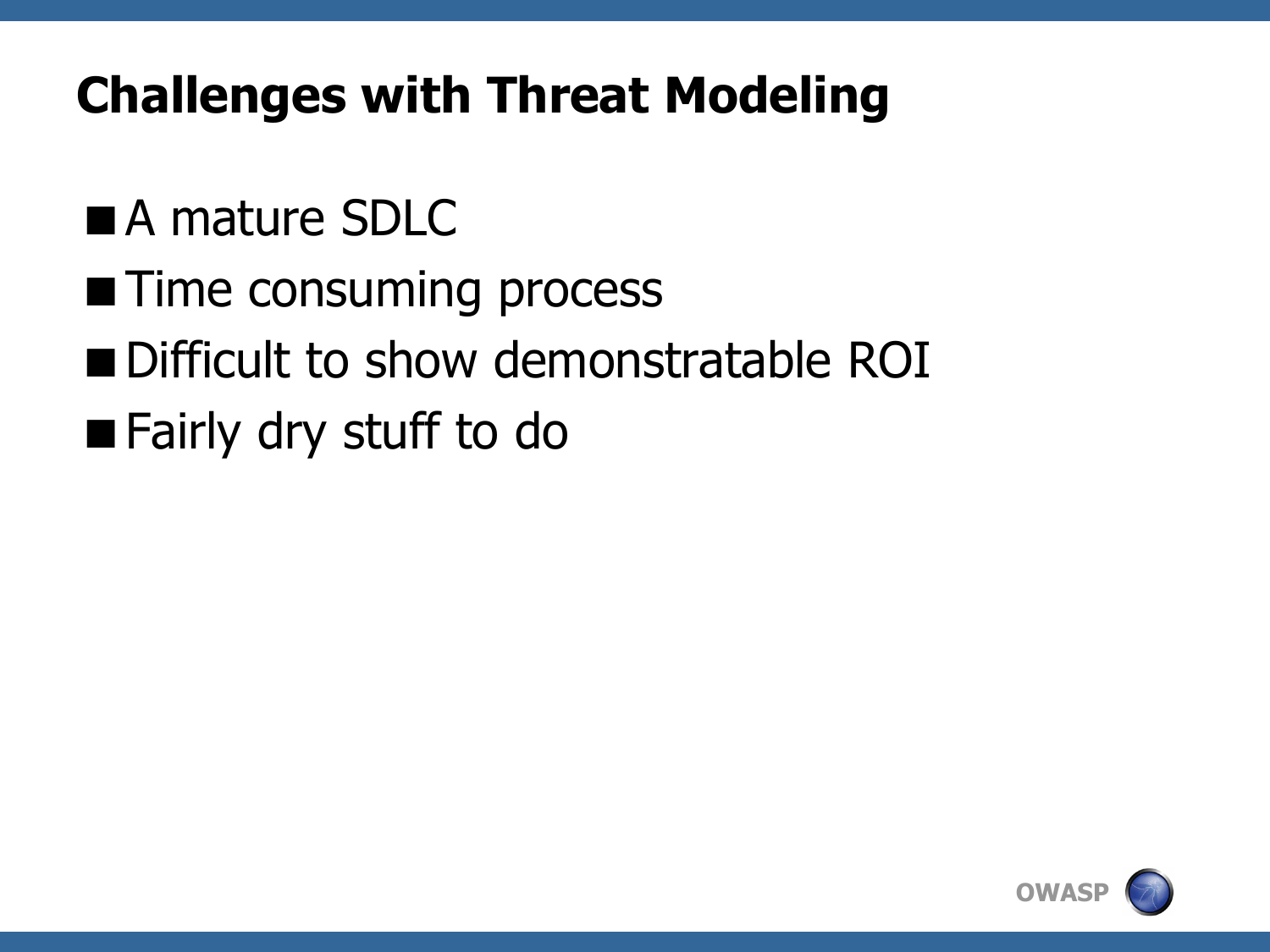#### **Precursors to Threat Modeling**

#### **A** mature SDLC

■ Understanding proper Data classification

**Understand Web App Security Mechanisms** 

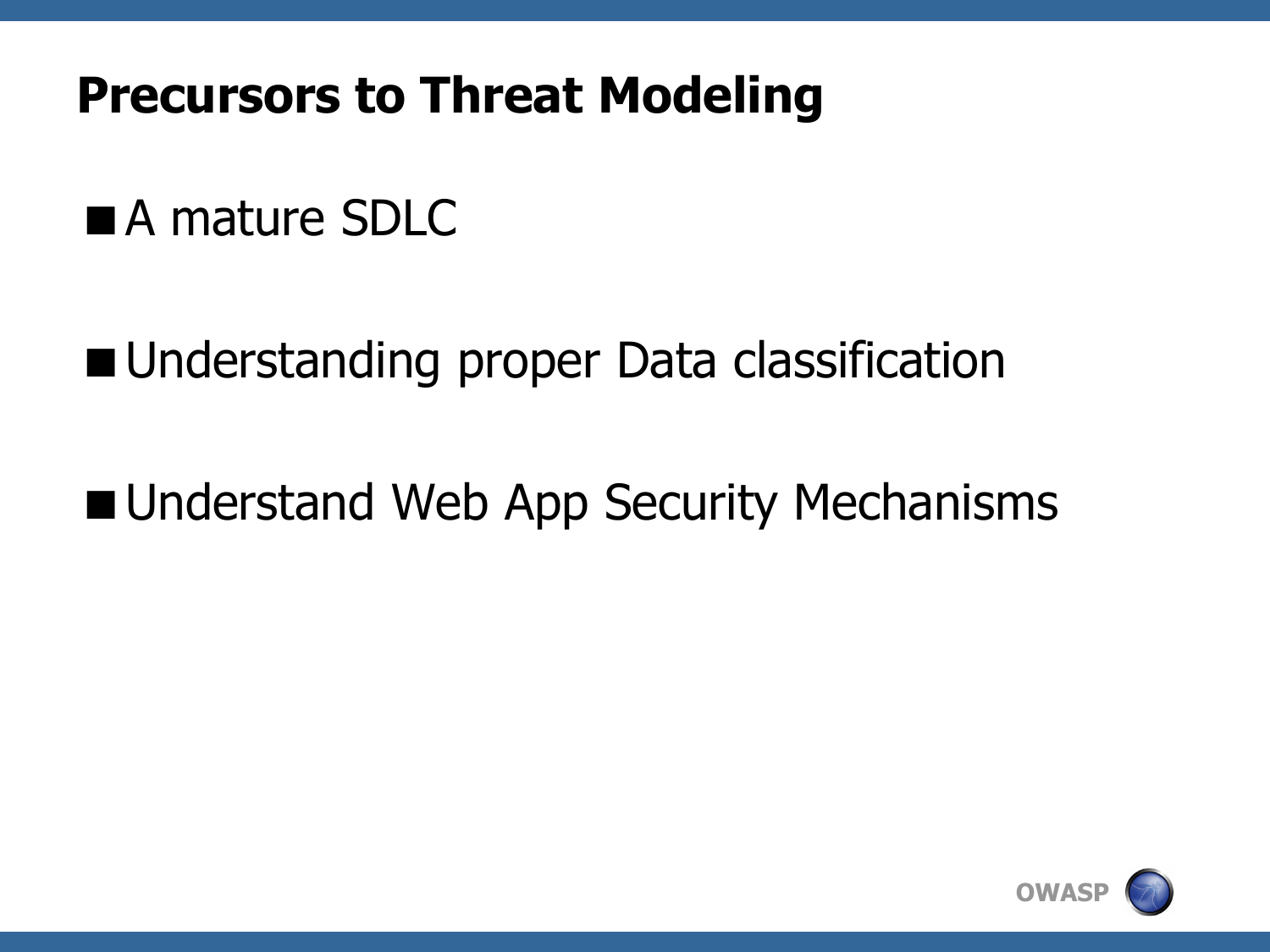### **Precursors to Threat Modeling**

#### **Mature SDLC**

- A proper mechanism of gathering requirements (Need a Requirements Phase)
- A properly defined Design Phase

#### Data Classification

- Assigning level of sensitivity to data when created, modified, deleted or serialized
- Classification will tell the extent to which the data needs to be controlled or secured
- It is also an indicative measure of value in terms of Business Assets
- $\triangleright$  Determines the Confidentiality Integrity & Availability
	- Confidentiality Public, Confidential or Restricted
	- Integrity Low, Medium or High
	- Availability Support, Essential or Critical

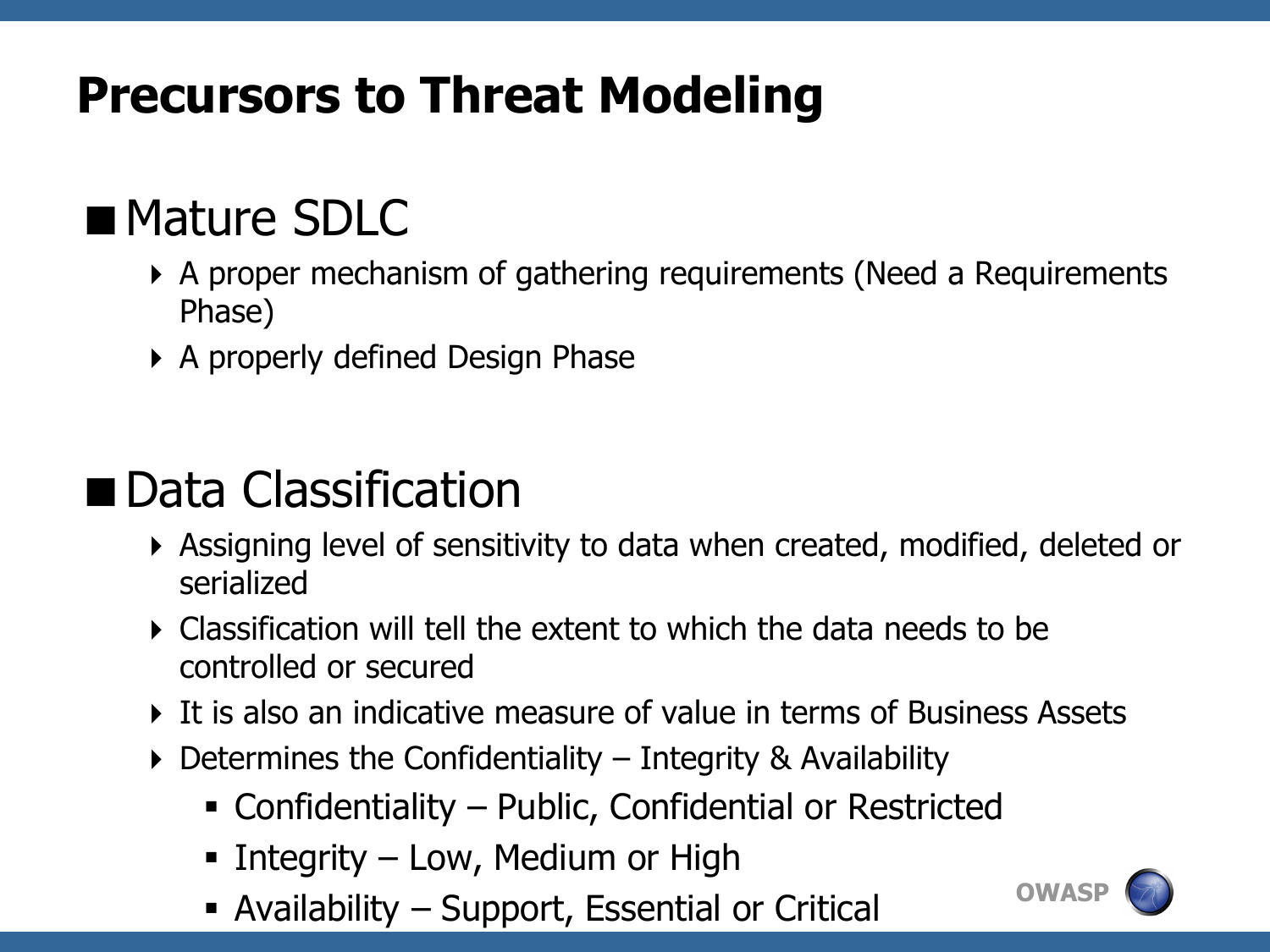### **Web App Security Mechanisms**

| <b>Mechanism</b>      | What is it?                                                                                                                                                                                                                                                                                                              |  |
|-----------------------|--------------------------------------------------------------------------------------------------------------------------------------------------------------------------------------------------------------------------------------------------------------------------------------------------------------------------|--|
| $C$ – Confidentiality | How does the web app protect sensitive data (in all phases)? What<br>cryptographic control measures are built in?                                                                                                                                                                                                        |  |
| $I$ – Integrity       | Does the web app validate the incoming data and ensure that it is<br>not altered and is safe?                                                                                                                                                                                                                            |  |
| $A -$ Availability    | Is the web app protected from DoS attacks?                                                                                                                                                                                                                                                                               |  |
| $A -$ Authentication  | Is the entity is really who ought to be?                                                                                                                                                                                                                                                                                 |  |
| $A -$ Authorization   | Does the app provide access to only necessary entities?                                                                                                                                                                                                                                                                  |  |
| $A -$ Auditing        | Is all access/modifications etc tracked for security related evidences?                                                                                                                                                                                                                                                  |  |
| $M -$ Management      | Session – Is interaction between the user $\&$ the web app (session)<br>secure?<br>Exception $-$ Does the app have a graceful exception handling<br>mechanism?<br>Configuration – Operationally, is the app secure (e.g.: is the app<br>running with least privileges, configuration strings adequately<br>protected etc |  |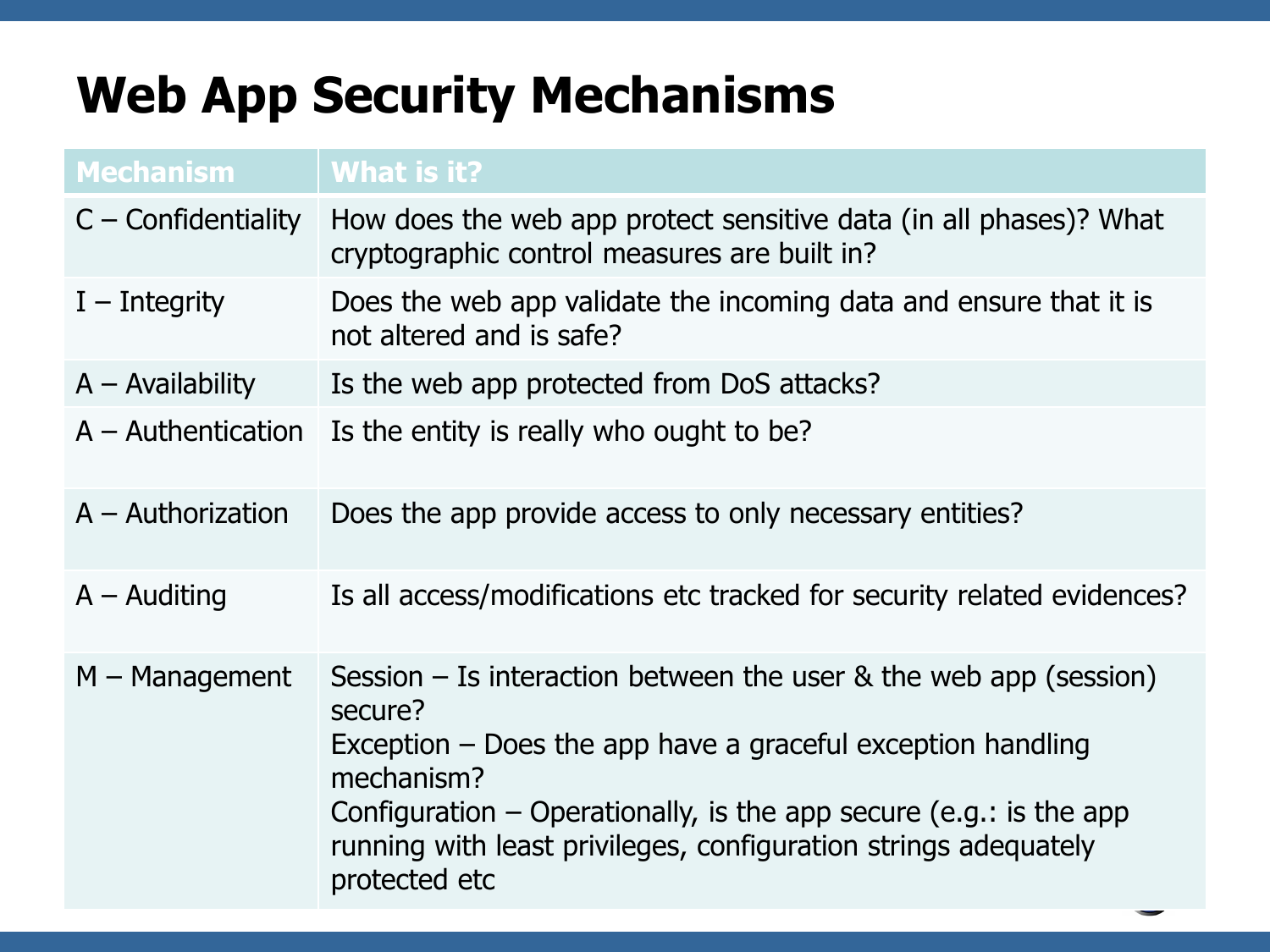#### We have dealt with the necessary conditions for Threat Modeling

#### New Lets Threat Model

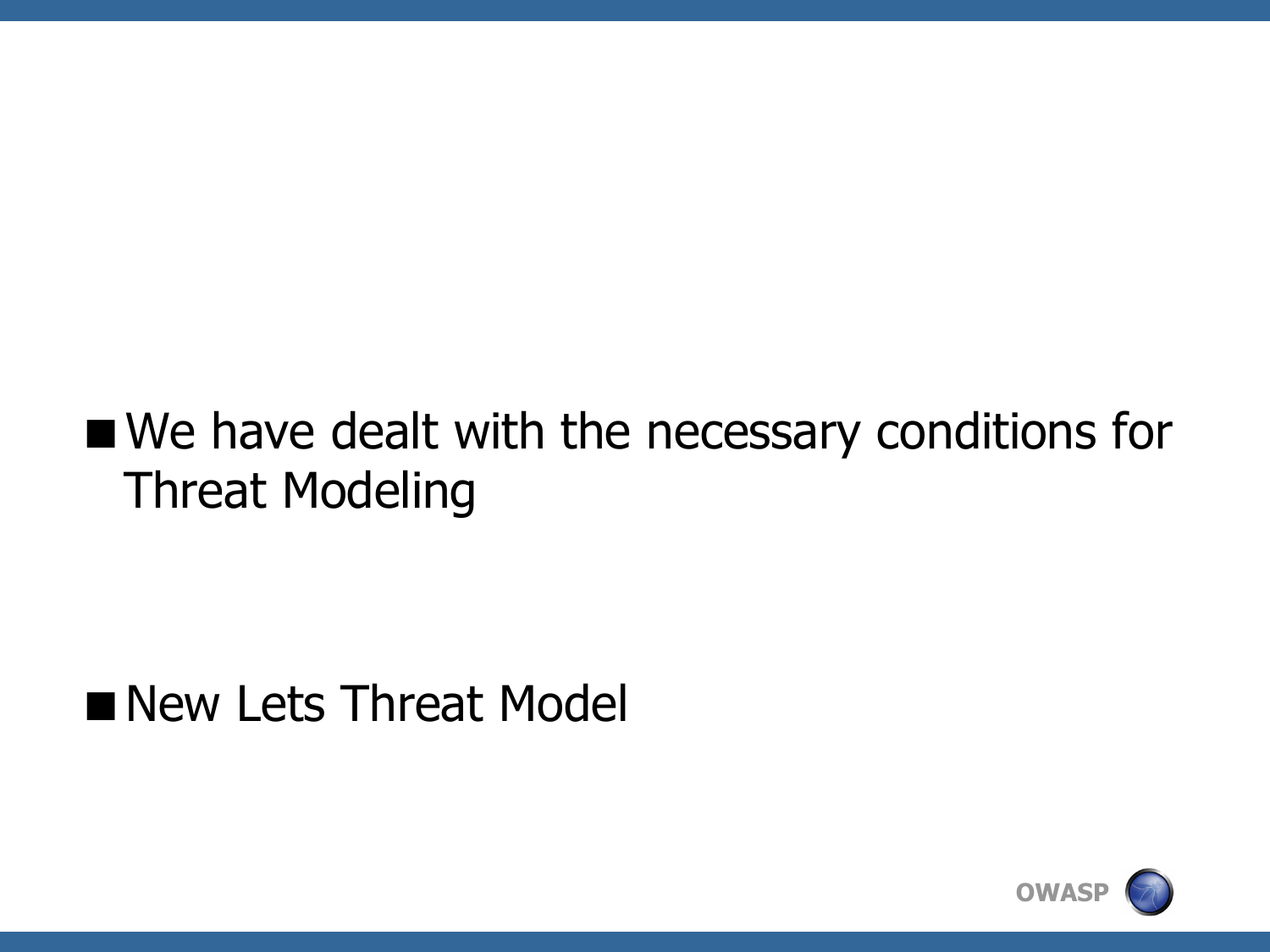#### **Some Definitions**

- **Assets** a resource of <u>value</u>. May be tangible or intangible. Usually reffered to a 'Object'.
- **Threat** Undesired act that potentially occurs causing compromise or damage of an asset.
- Threat Agent Something/someone that makes the threat materialize. Usually referred to as 'Subject'
- **Vulnerability** Weakness that makes an attack possible
- **Attack** Act of malicious threat agent. Also known as Exploit.
- Safeguard (Countermeasure) address vulnerabilities (not threats directly); For example – Application Design, Writing Secure Code, deploy with least privilege
- **Probability** the potential chance of a threat being realized by an attack on an asset
- **Impact** Outcome of the materialized threat

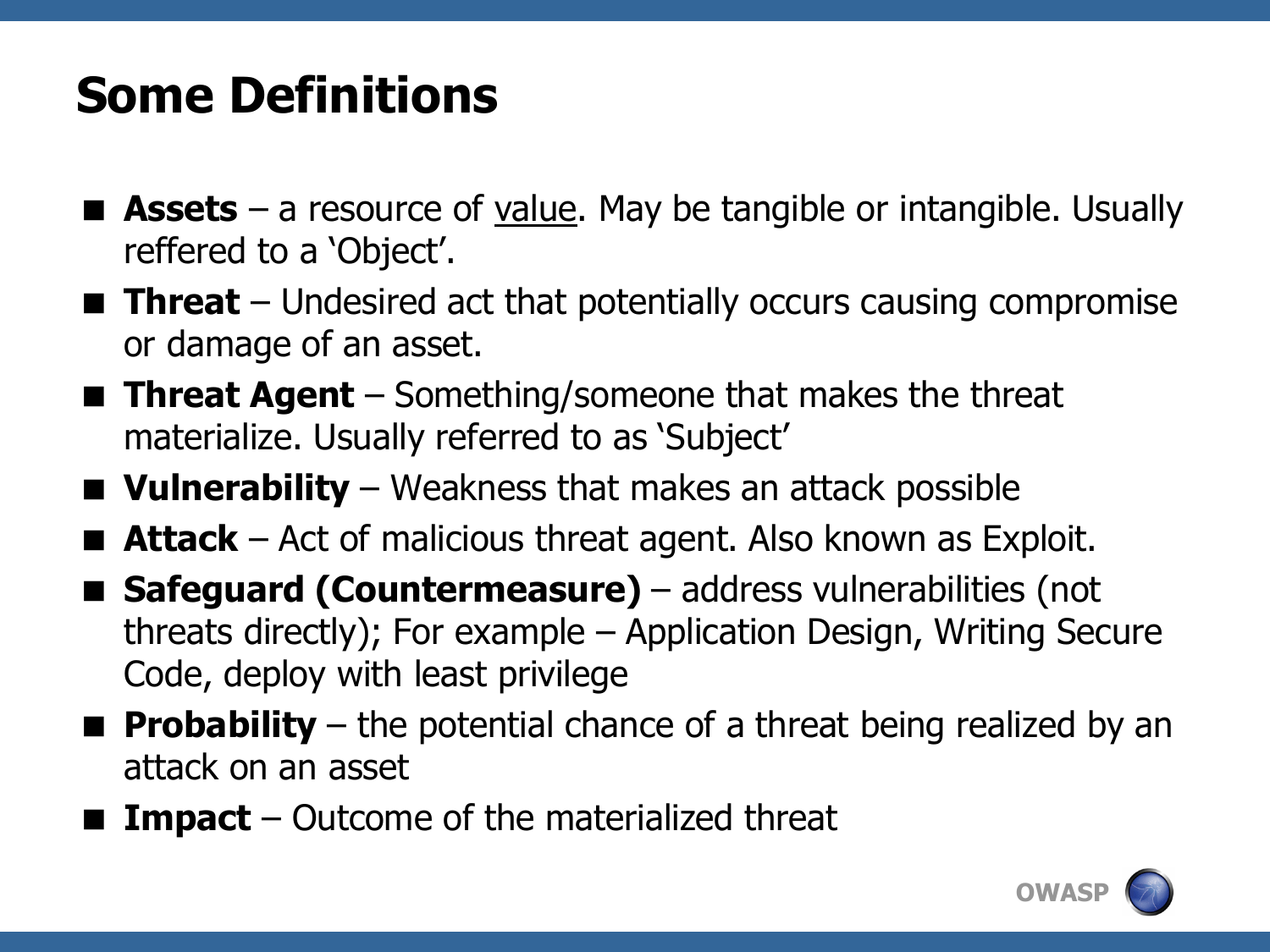### **Threat Agents**

**Accidental Discovery** – An ordinary user stumbles across a functional mistake in an application and gains access to privileged information/functionality

■ **Curious Attacker** – Ordinary user who notices something wrong with the application and decides to explore further

**Insider** – An employee/contractor within the organization

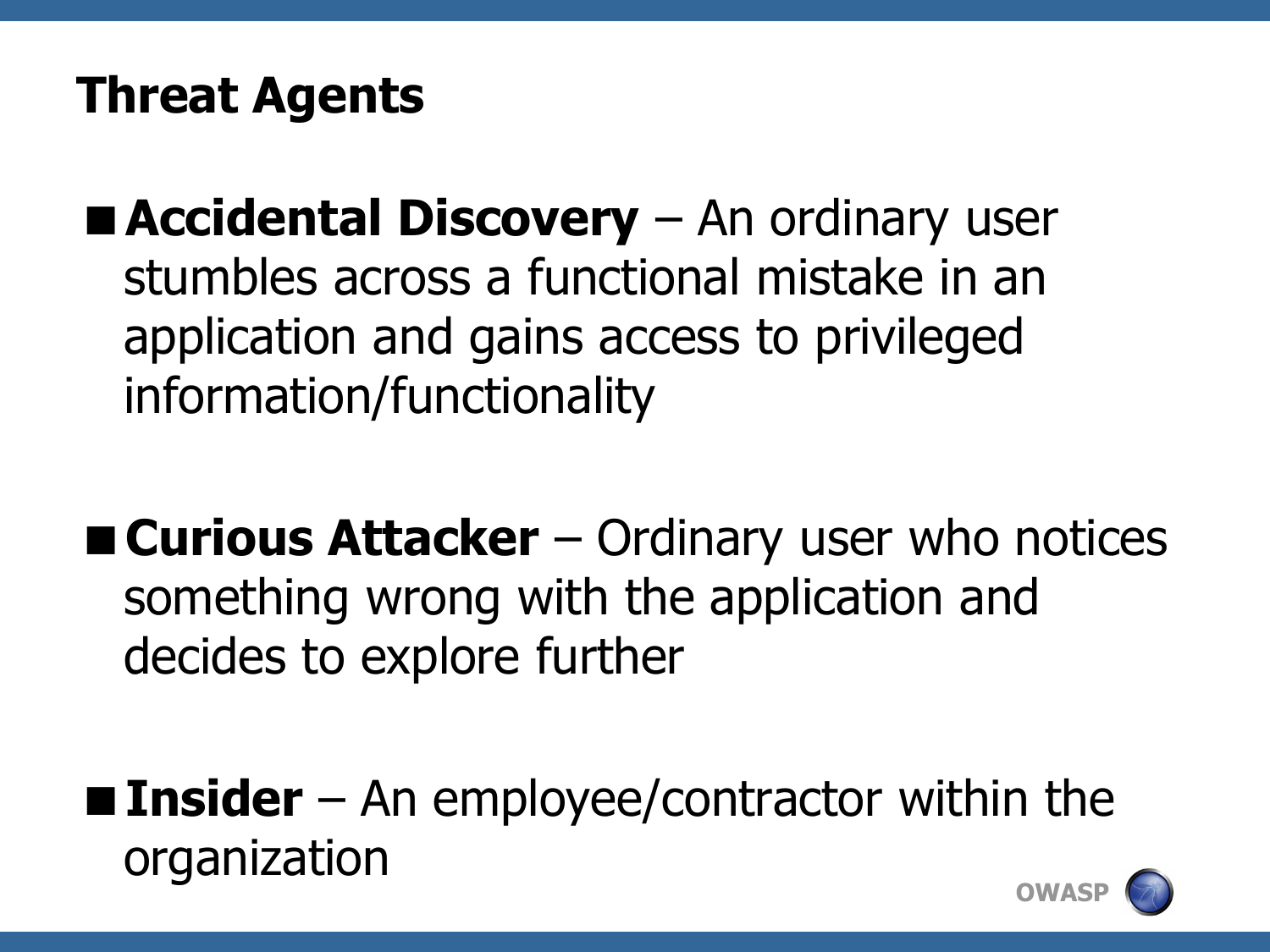**Threat Mdeling is Iterative (continuous)** 

**Threat Modeling takes inputs and generates** Outputs for each step in the process



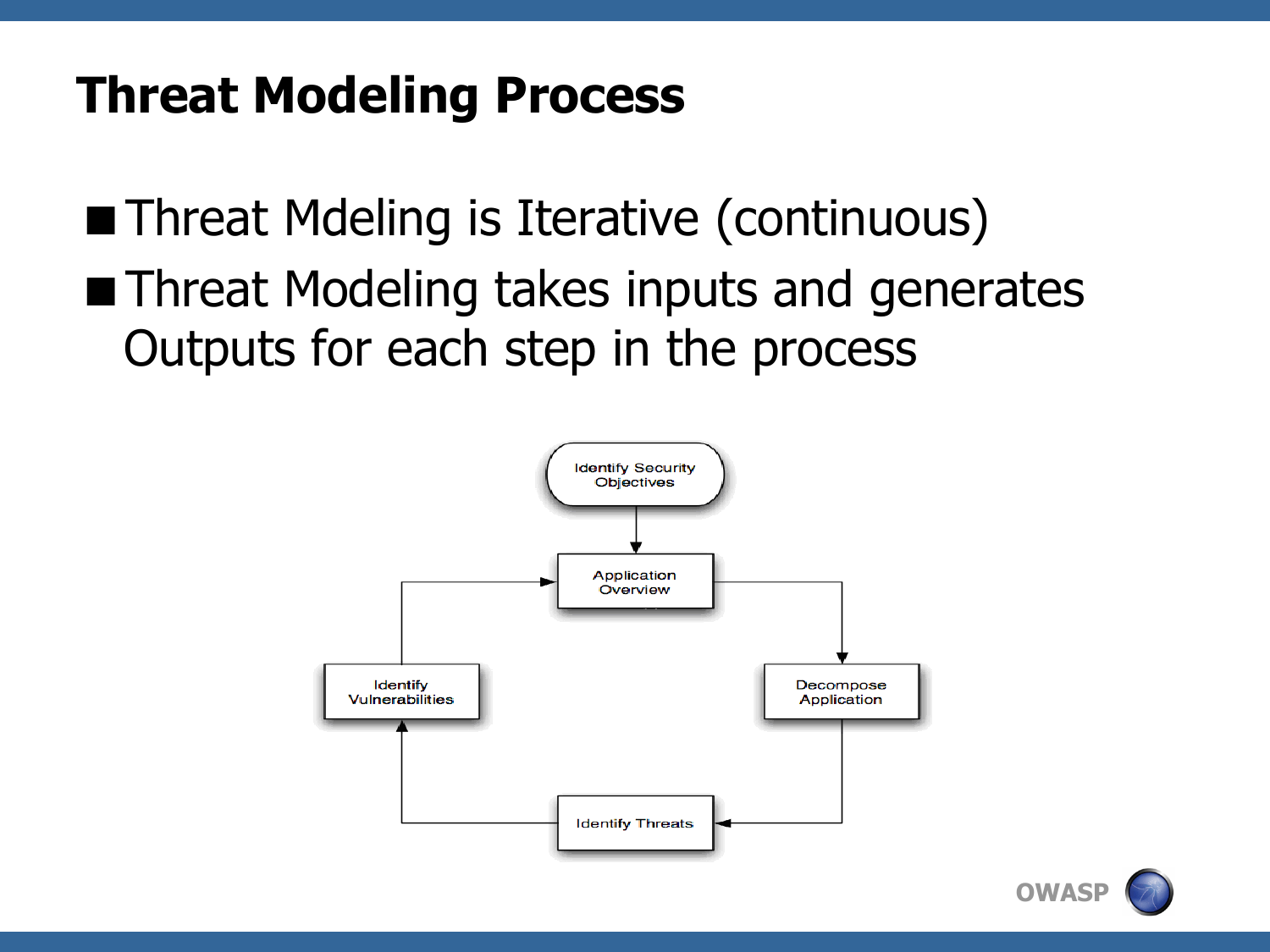#### ■ Step 0: Identify Security Objectives

- Use the CI4AM security mechanism
	- Confidentiality
	- **-** Integrity
	- **Availability**
	- Authentication
	- Authorization
	- **-** Auditing
	- **Management**
- Examples
	- **Prevent Data Theft**
	- Protect IP
	- **-** Attain Compliance
	- Provide high availability
- Use the Policies & standards, Legal/Compliance directives & business requirements to list the security objectives

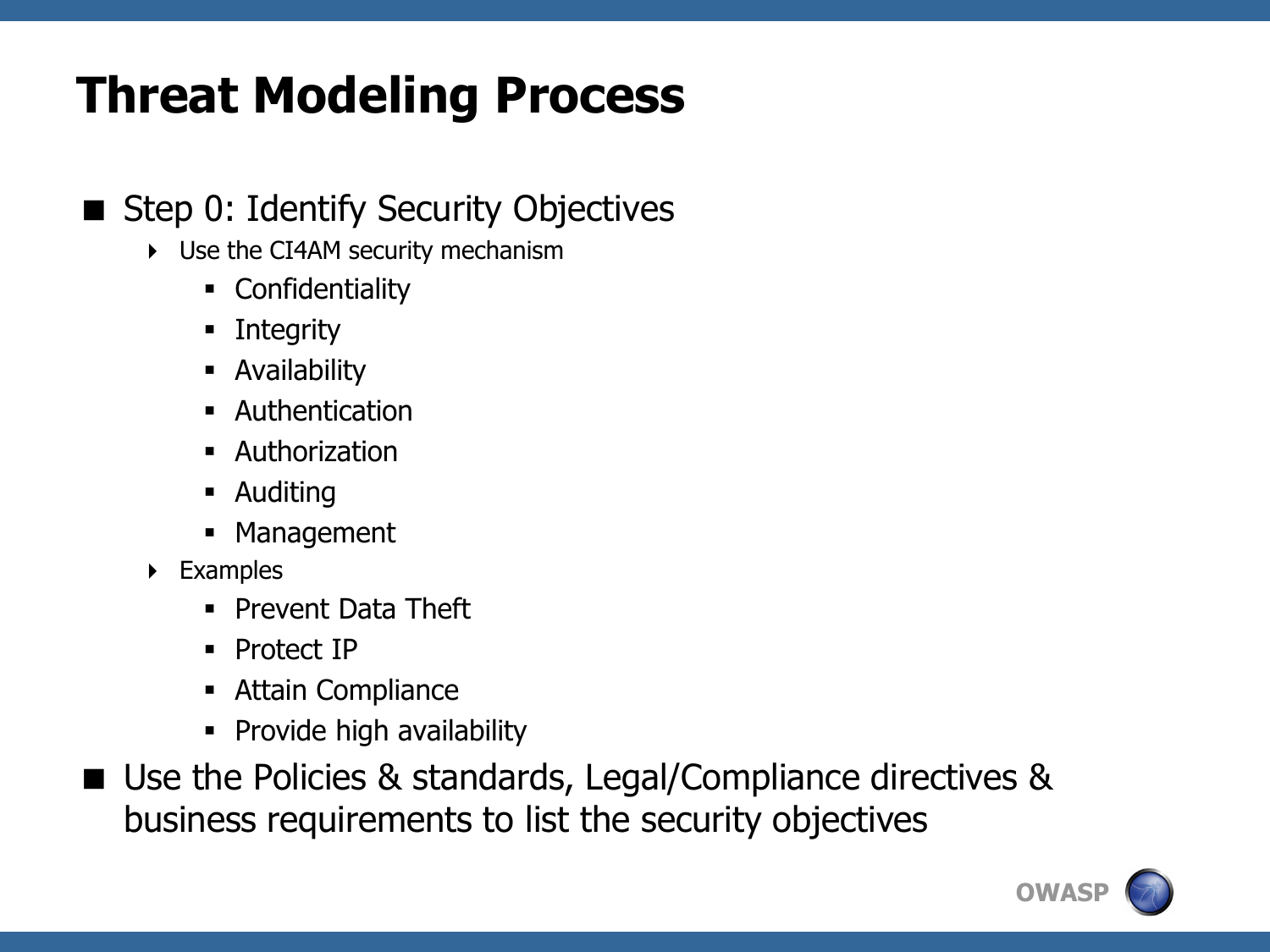#### $\blacksquare$  Step 1: Profile the Application

- Where will the application be deployed
	- DMZ/Internal complete end to end scenarios
- Who will be the Users (Actors)
	- Customers, sales agents, public users, administrators, DBAs
- What are the Data Elements?
	- User account data, credit card info, patient disease information…
- What rights will the actors have?
	- $\blacksquare$  C, R, U D
- What Technologies will be used?
	- OS, Web/App Servers, Databases, Architectures (SOA/EJB), Programming Language
- What security mechanisms apply?
	- CI4AM
- architectural diagrams for profiling the application<sub>ASP</sub> ■ Use the use cases, functional specifications &

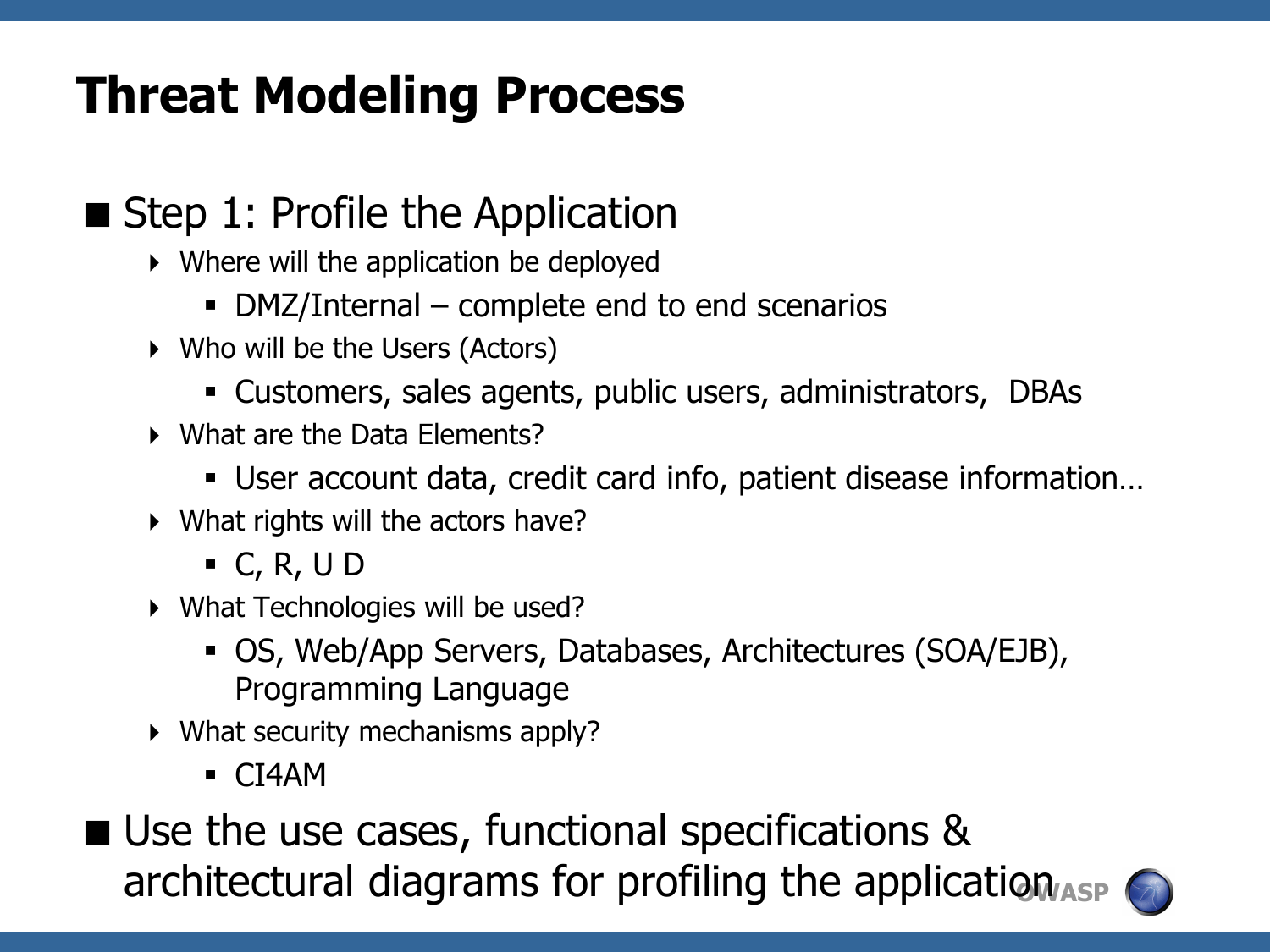- Step 2: Decompose Your Application (Generate Application Context & Scenarios)
	- **Trust Boundaries (indicates where trust level changes)** 
		- Firewall (Internet -> Intranet)
		- Webserver -> Database
		- Your App  $\rightarrow$  External 3<sup>rd</sup> party Services
	- Entry Points (Principal attack Targets)
		- Ports, Pages, Components, APIs, Stored Procedures etc
	- **Fxit Points** 
		- Pages that display data, functions sending out values
	- ▶ Data Flows
		- Should we validate data at each node?
- Use the use cases, functional specifications, DFDs & architectural diagrams for decomposing the application

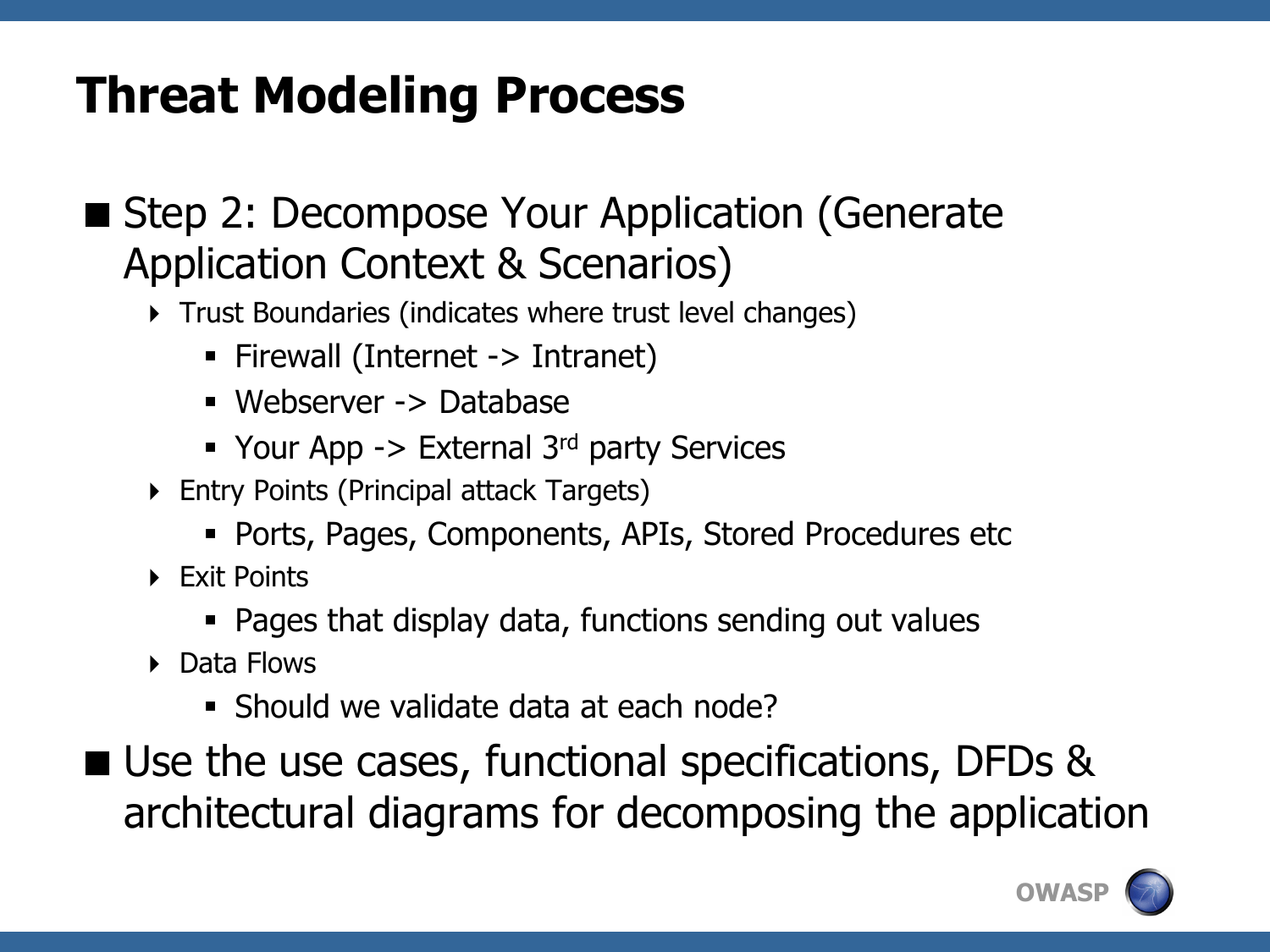### ■ Step 3: Identifying Threats

- $\triangleright$  Identify threats that apply only to the application Context & scenarios generated in the previous step
- ▶ 2 Approaches to Identify Threats
	- Use Attack Trees (CI4AM)
	- Think like an Attacker (STRIDE/DREAD, OCTAVE etc)
- ▶ Create the threat list
	- SQL Injection
	- **x** XSS
	- Replay Attacks
	- MITM
	- **Eavesdropping**

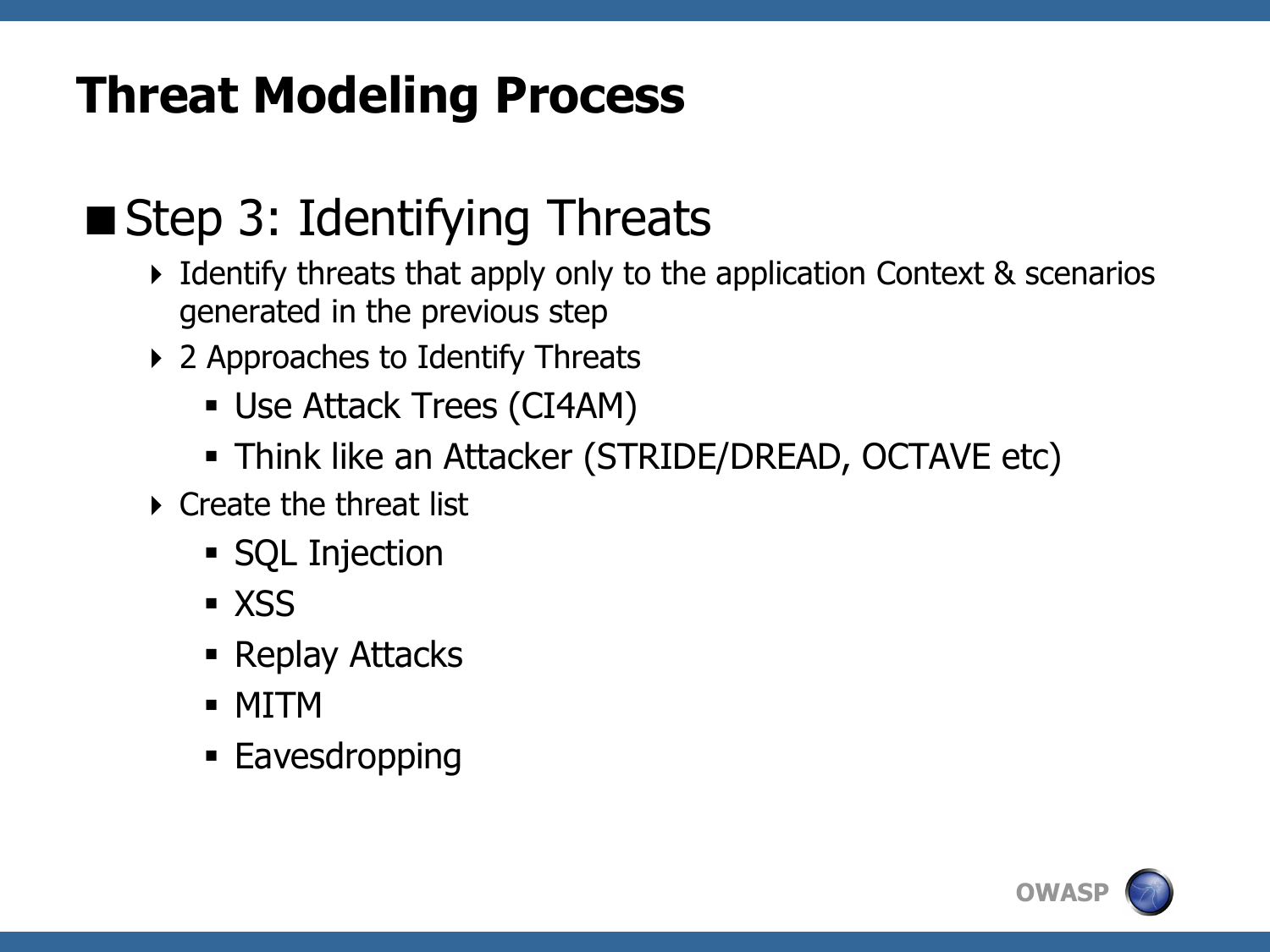#### ■ Attack Tree

- $\triangleright$  Multiple factors realize a threat
	- Weakness at multiple places
	- Attack Tress help in identifying these combination
- Consider target as the destination
	- Often multiple steps needed in some logical sequence
	- Often multiple routes can be traveled to reach it
	- Describe attacks as a tree of nodes (sub-trees may be shared among attack scenarios)
- Attack has to start out on that route
	- Often the most difficult
	- Can be a long way from the destination (those who need to protect the destination must understand this)

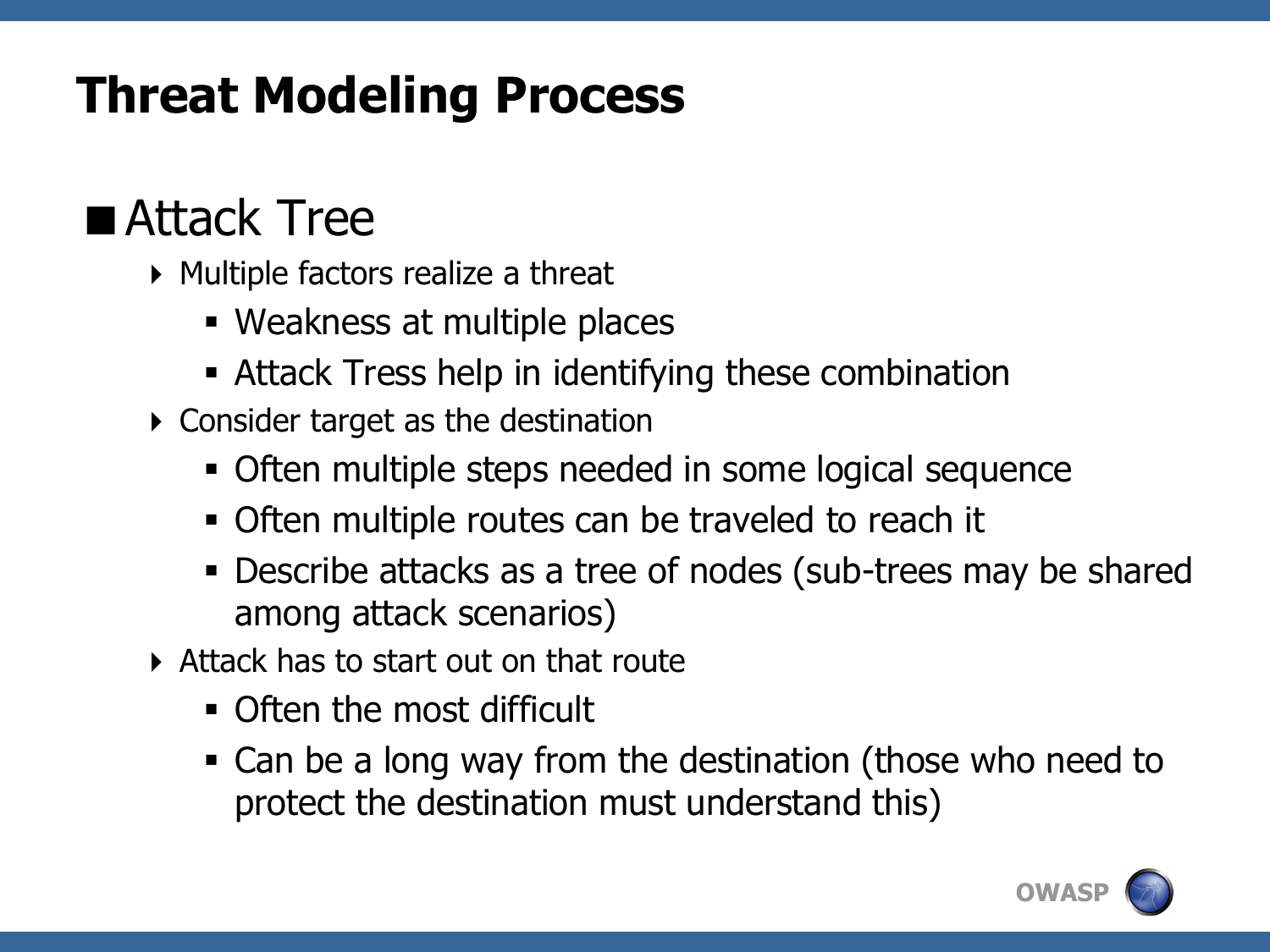■ Attack Tree – Sample



\* Taken from Bruce Schneier, Secrets and Lies, John Wiley & Sons, 2000

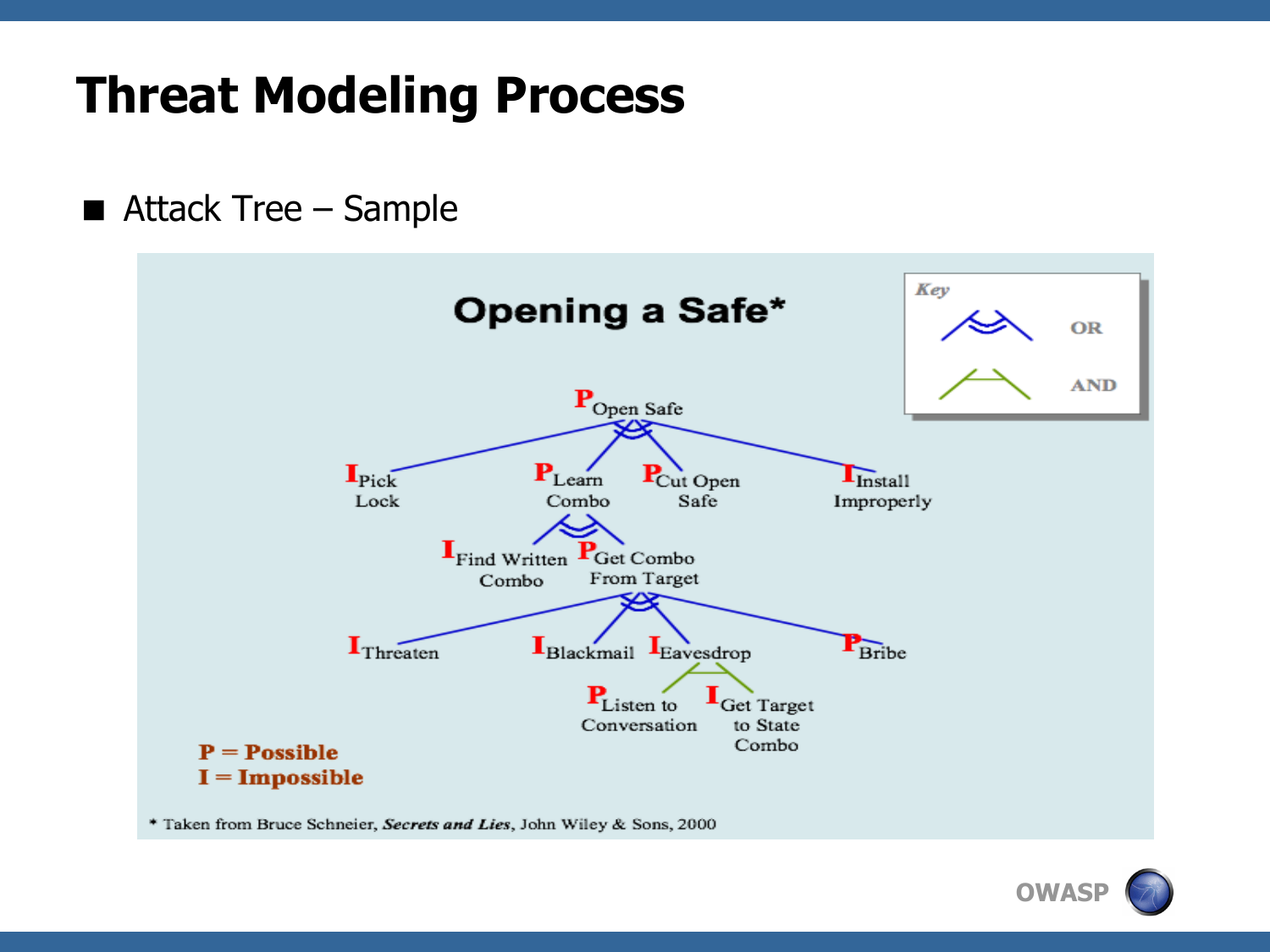#### ■ STRIDE – For Threat Modeling  $\blacksquare$  DREAD – For Threat Ranking

#### **STRIDE means** S Spoofing Impersonating another person/process T Tampering Unauthorized Alterations R Repudiation Denying claims/unproven actions I Information Disclosure Exposure to unauthorized person/process D Denial of Service Service unavailability E Elevation of Privileges Increasing person/process access level

#### **DREAD means**

|   | Damage Potential       | What will be the impact on exploitation?           |
|---|------------------------|----------------------------------------------------|
| R | Reproducibility        | What is the ease of recreating the attack/exploit? |
| F | Exploitability         | What minimum skill level is needed to launch?      |
| А | <b>Affected Users</b>  | How many users will be potentially impacted?       |
|   | <b>Discoverability</b> | What is the ease of finding the vulnerability?     |

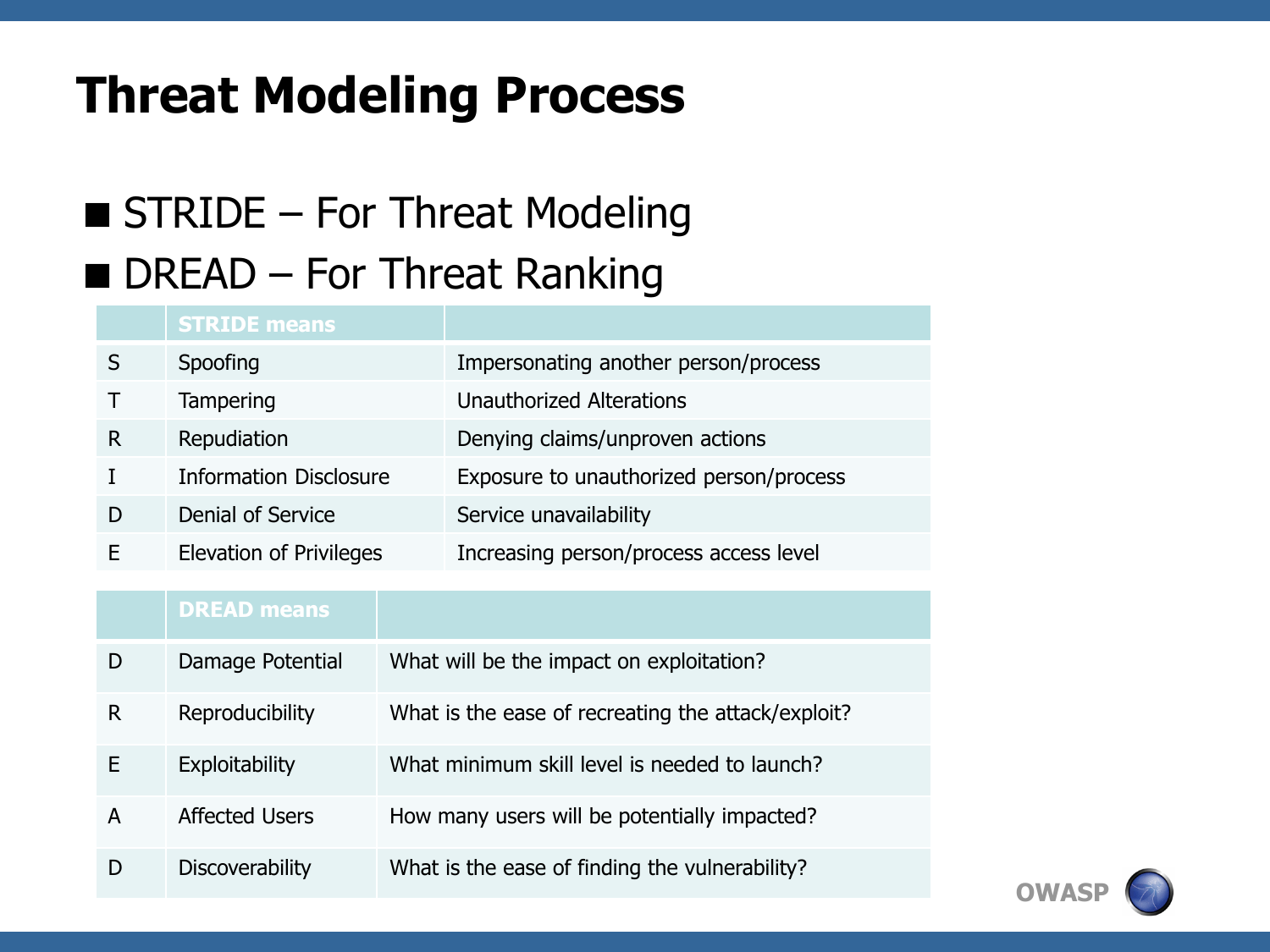#### ■ Common Attacks related to STRIDE

| <b>STRIDE</b>                 | <b>Attack</b>                                                   |
|-------------------------------|-----------------------------------------------------------------|
| Spoofing                      | <b>Cookie Replay</b><br><b>Session Hijacking</b><br><b>CSRF</b> |
| Tampering                     | <b>XSS</b><br><b>SQL Injection</b>                              |
| Repudiation                   | <b>Audit Log Deletion</b><br><b>Insecure Backup</b>             |
| <b>Information Disclosure</b> | Eavesdropping<br><b>Verbose Exception</b>                       |
| <b>Denial of Service</b>      | Website defacement                                              |
| <b>Elevation of Privilege</b> | <b>Logic Flow Attacks</b>                                       |

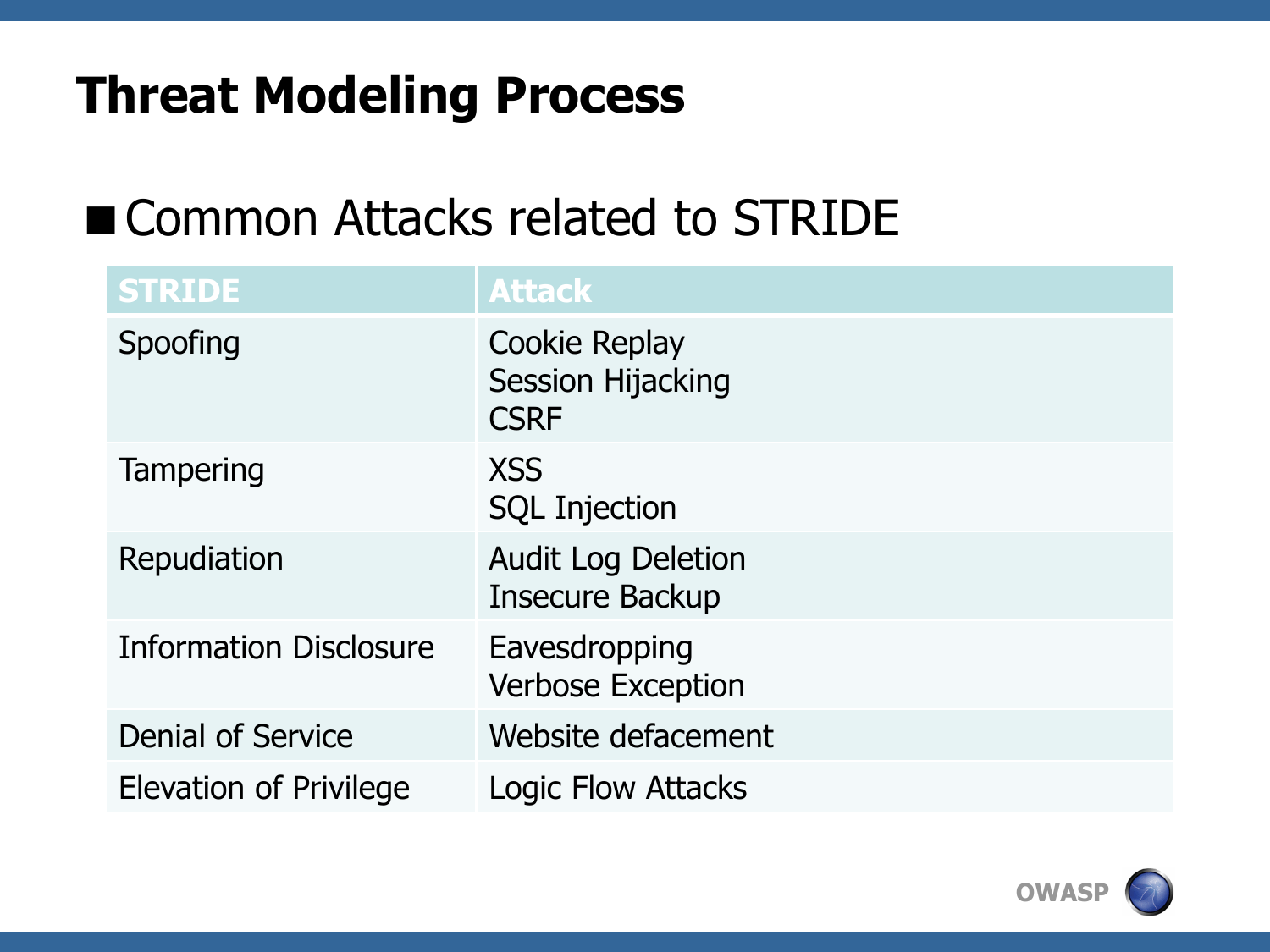#### ■ Step 4: Identifying Vulnerabilities

- Identify vulnerabilities that apply only to the threats generated in the previous step
- Vulnerabilities identified should be factored to
	- Shape the design of the application
	- Generate security test cases for testing in development stage (Typical vulnerabilities may be):
		- Weak Encryption
		- Clear Text Credentials
		- Unhandled Exception
		- Dynamic SQL
		- Long Session Timeouts

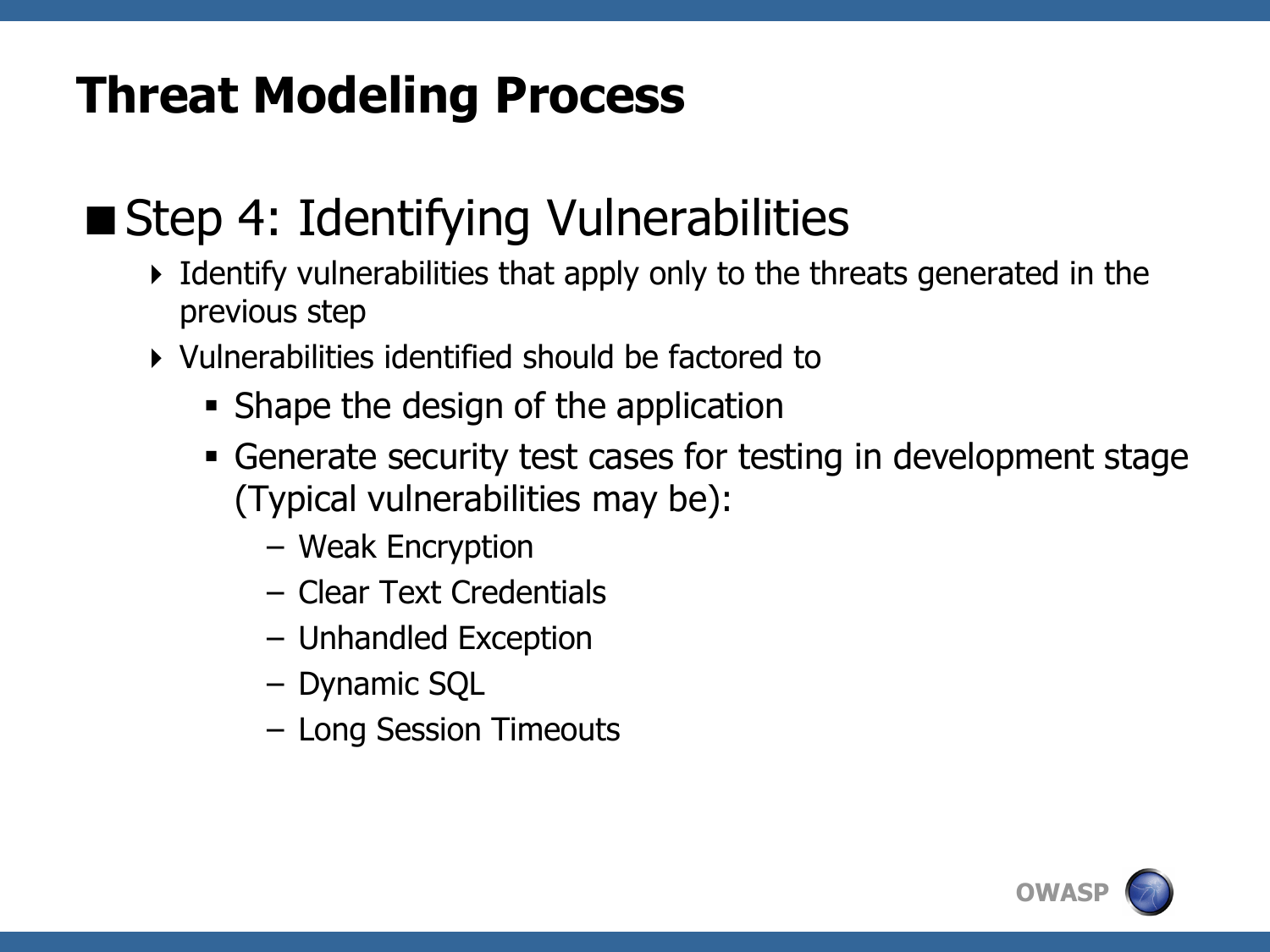#### ■ Step 5: Rank The Threats

- Ranking provides the necessary insight to the risk of the threat
- $\triangleright$  Risk can be
	- Accepted
	- **Mitigated**
	- **Transferred**
	- **Ignored (Avoid this)**
- ▶ Two methods for ranking
	- Probability  $*$  Impact Ranking
	- **DREAD Average Ranking**

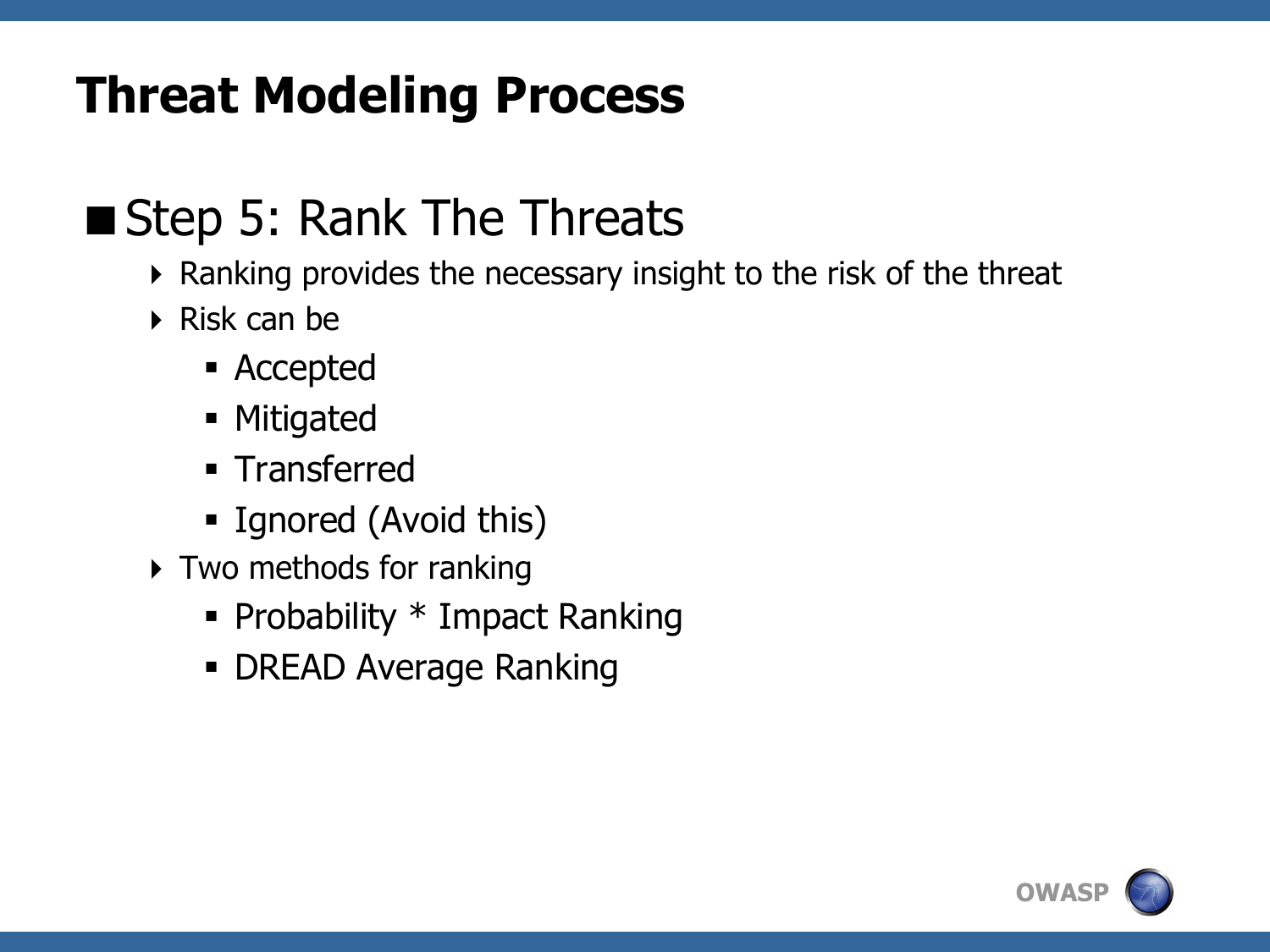### $\blacksquare$  Probability  $*$  Impact Ranking

- **Heuristic**
- Define a probability of attack/exploit
	- $\blacksquare$  High  $(15)$
	- $\blacksquare$  Medium  $(10)$
	- $\blacksquare$  Low (5)
- Define Impact (Seriousness when attacked/exploited)
	- $\blacksquare$  High  $(15)$
	- $\blacksquare$  Medium  $(10)$
	- $\blacksquare$  Low (5)

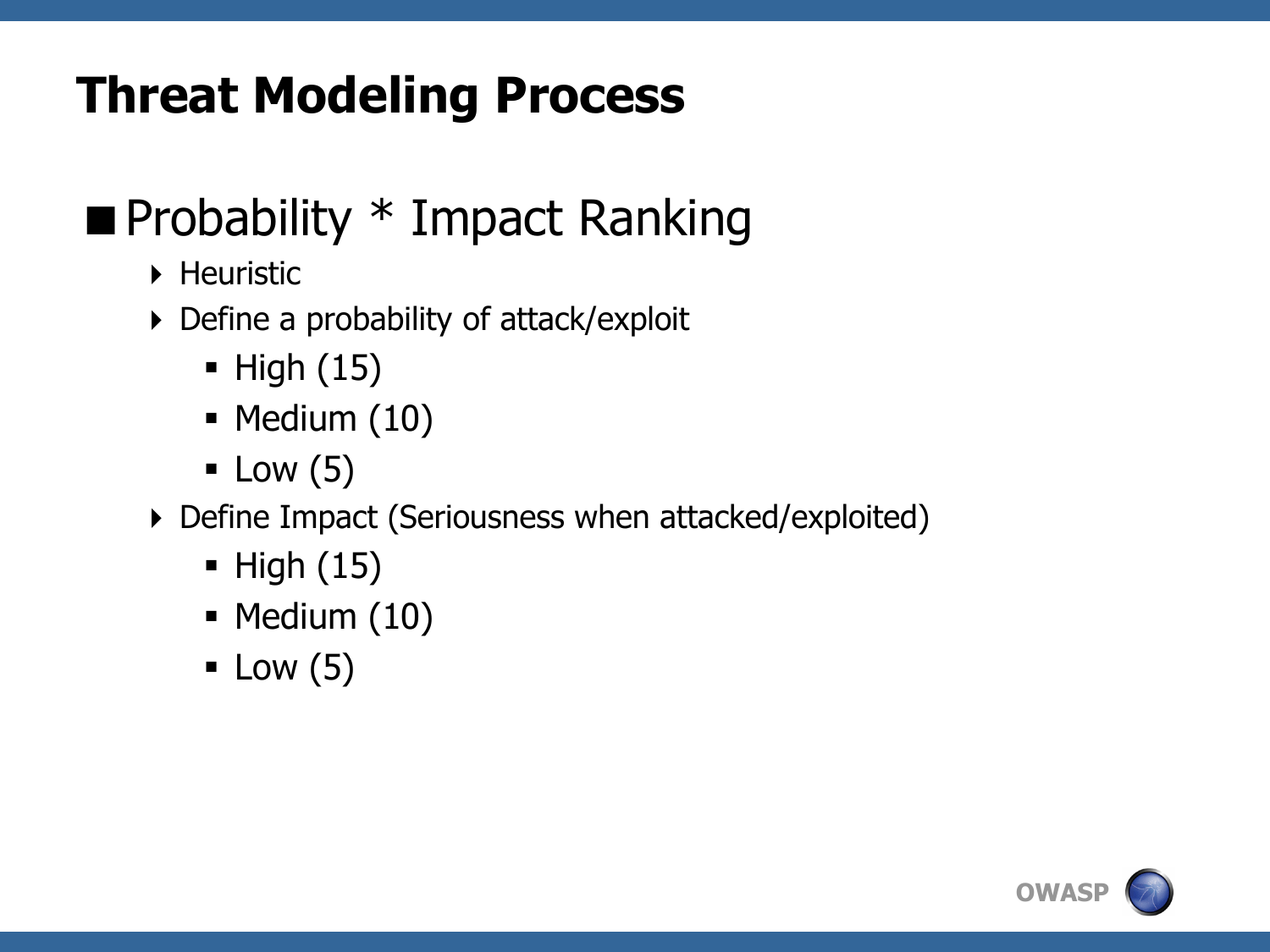#### ■ DREAD Average Ranking

- Damage Potential If a threat exploit occurs, evaluate the damage caused
	- $\bullet$  0 = Nothing
	- $\blacksquare$  5 = Individual user data compromised
	- 10=Complete system or data destruction
- $\triangleright$  Reproducibility How easy is it to reproduce the threat exploit?
	- $\bullet$  0 = Very hard or impossible even for administrators/DBAs
	- $\blacksquare$  5 = One or two steps required, may need an authorized user
	- $10 =$  Just a web browser is enough
- $\triangleright$  Exploitability What is needed to exploit this threat?
	- $\bullet$  0 = Advanced programming & networking knowledge
	- $\overline{5}$  = Malware exists on the Net, or any tolls avaiable
	- $10 =$  Just a web browser is enough
- $\triangleright$  Affected Users How many users are affected?
	- $\bullet$  0 = None
	- $5 =$  Some users, but not all
	- $10 = All users$
- $\triangleright$  Discoverability How easy is it to discover the threat
	- $\bullet$  0 = Very hard or impossible; needs source code or admin access
	- $\overline{5}$  = Can figure it out by guessing or monitoring network traces
	- $10 =$  Information is visible in the web browser or address bar or in the form or as a hidden variable
- $\blacksquare$  Finally use the formula:
	- Average Threat Ranking =  $(D + R + E + A + D)/5$

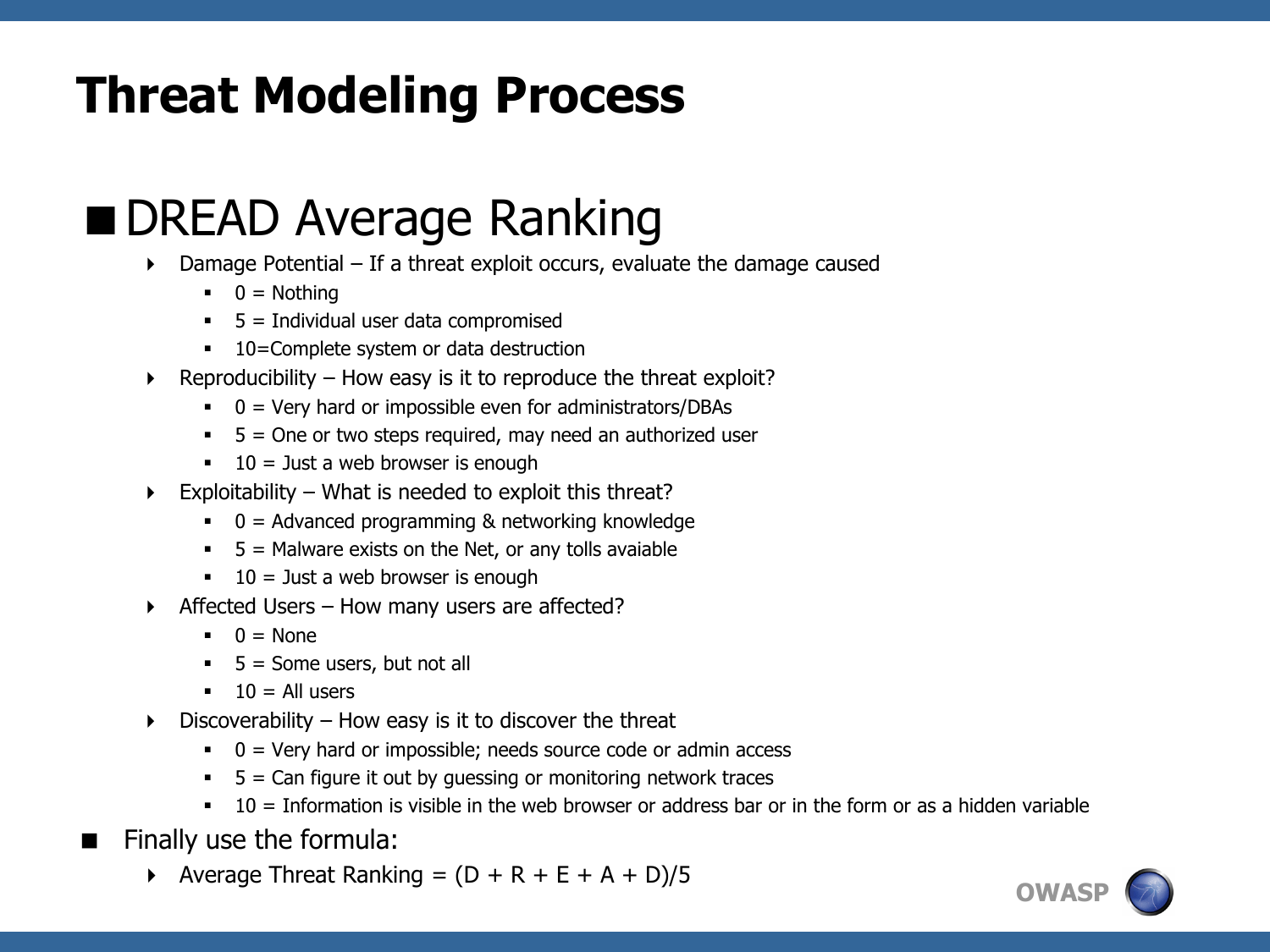#### **Test Focused Threat Modeling**

- **For those who don't have a mature SDLC or** Agile Methodologies
- **For those who don't have threat models done at** design time but have deployed the applications
- A lightweight custom threat modeling methodology
- **OWASP** ■ Is recommended to supplement threat modeling done at design time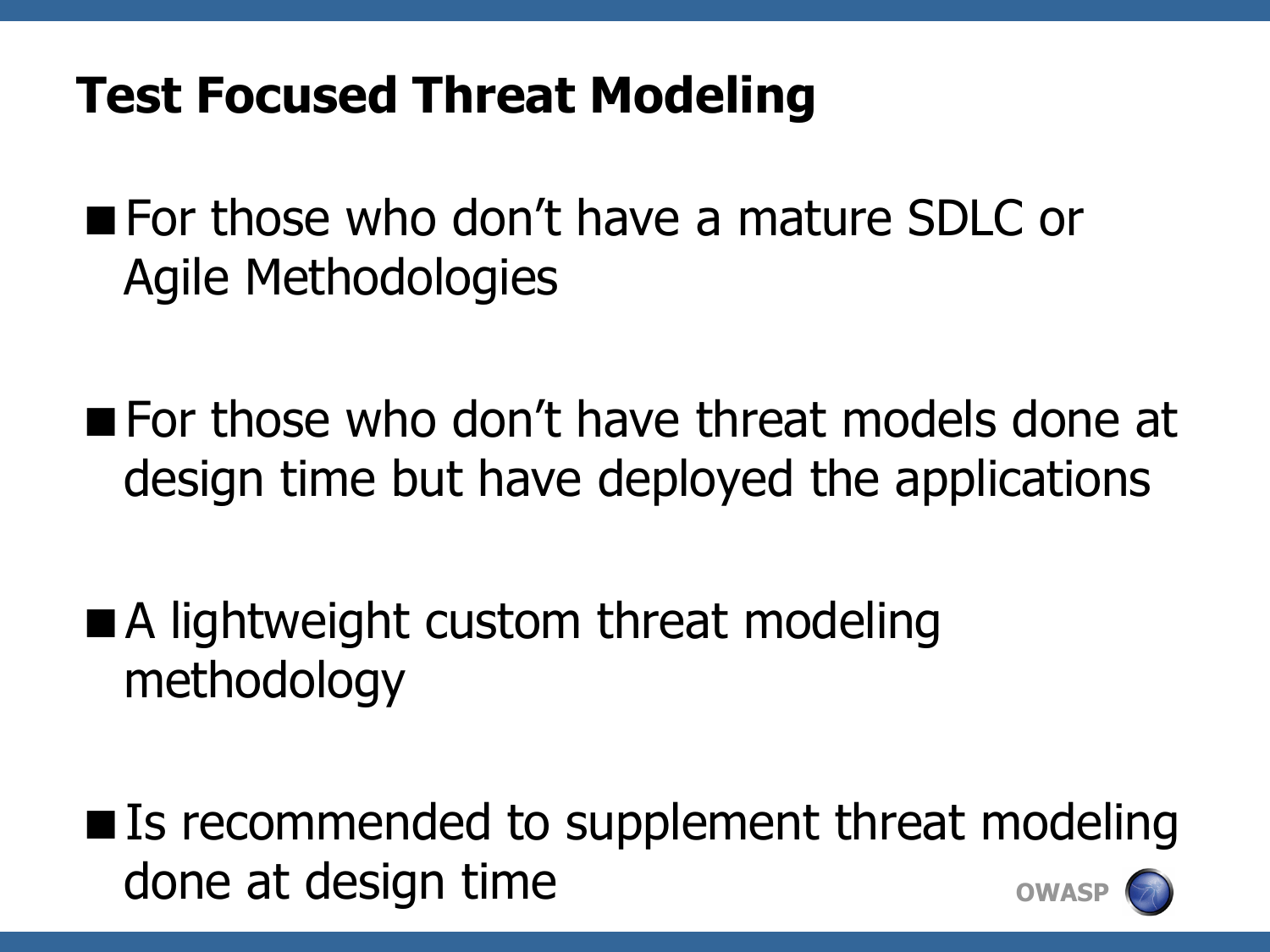#### **Test Focused Threat Modeling**



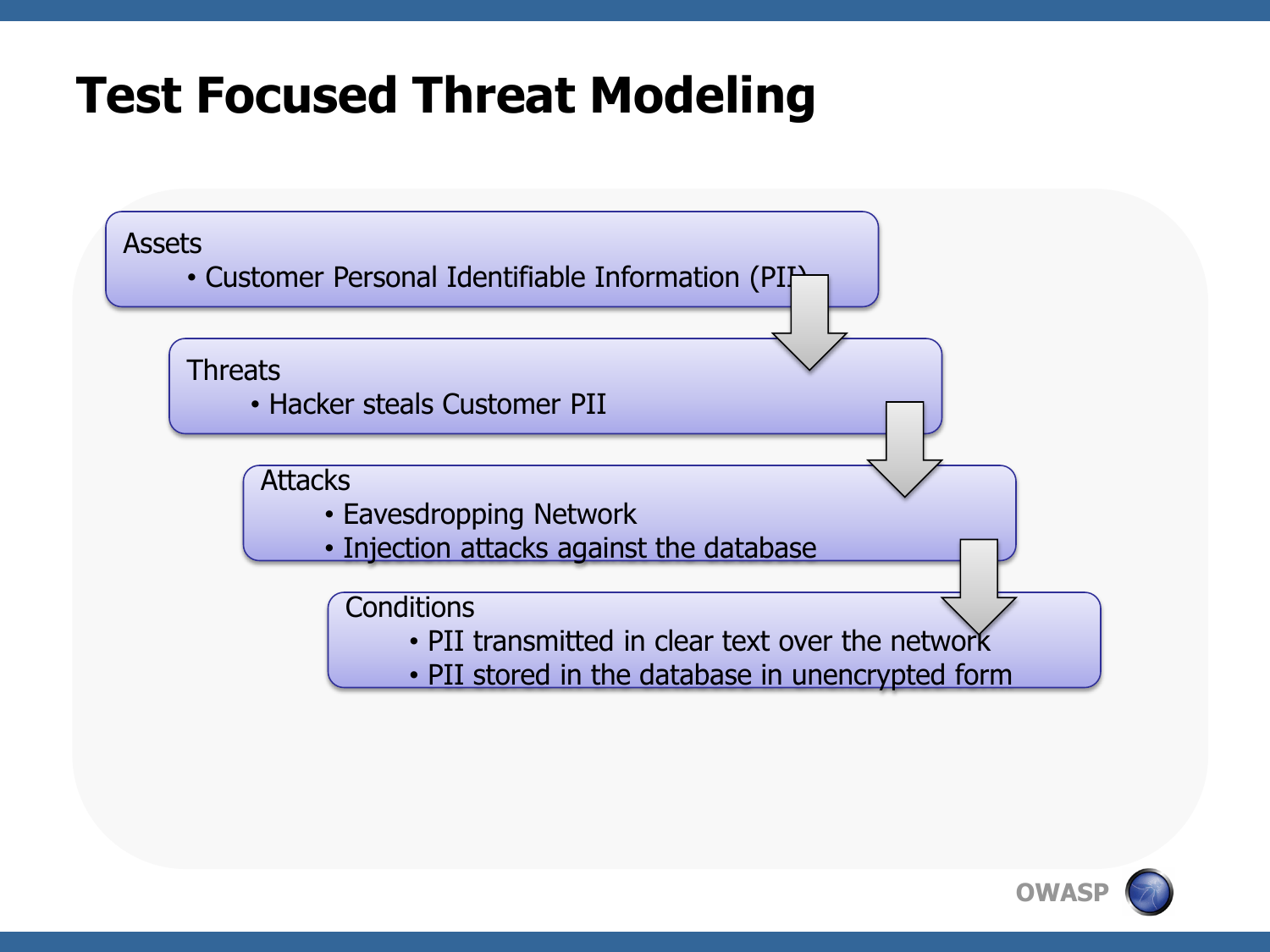### $\blacksquare$  Trike

- Trike is a threat modeling framework with similarities to the Microsoft threat modeling processes. However, Trike differs because it uses a risk based approach with distinct implementation, threat, and risk models, instead of using the STRIDE/DREAD aggregated threat model (attacks, threats, and weaknesses). From the Trike paper, Trike's goals are:
	- With assistance from the system stakeholders, to ensure that the risk this system entails to each asset is acceptable to all stakeholders.
	- Be able to tell whether we have done this.
	- Communicate what we've done and its effects to the stakeholders.
	- Empower stakeholders to understand and reduce the risks to them and other stakeholders implied by their actions within their domains.

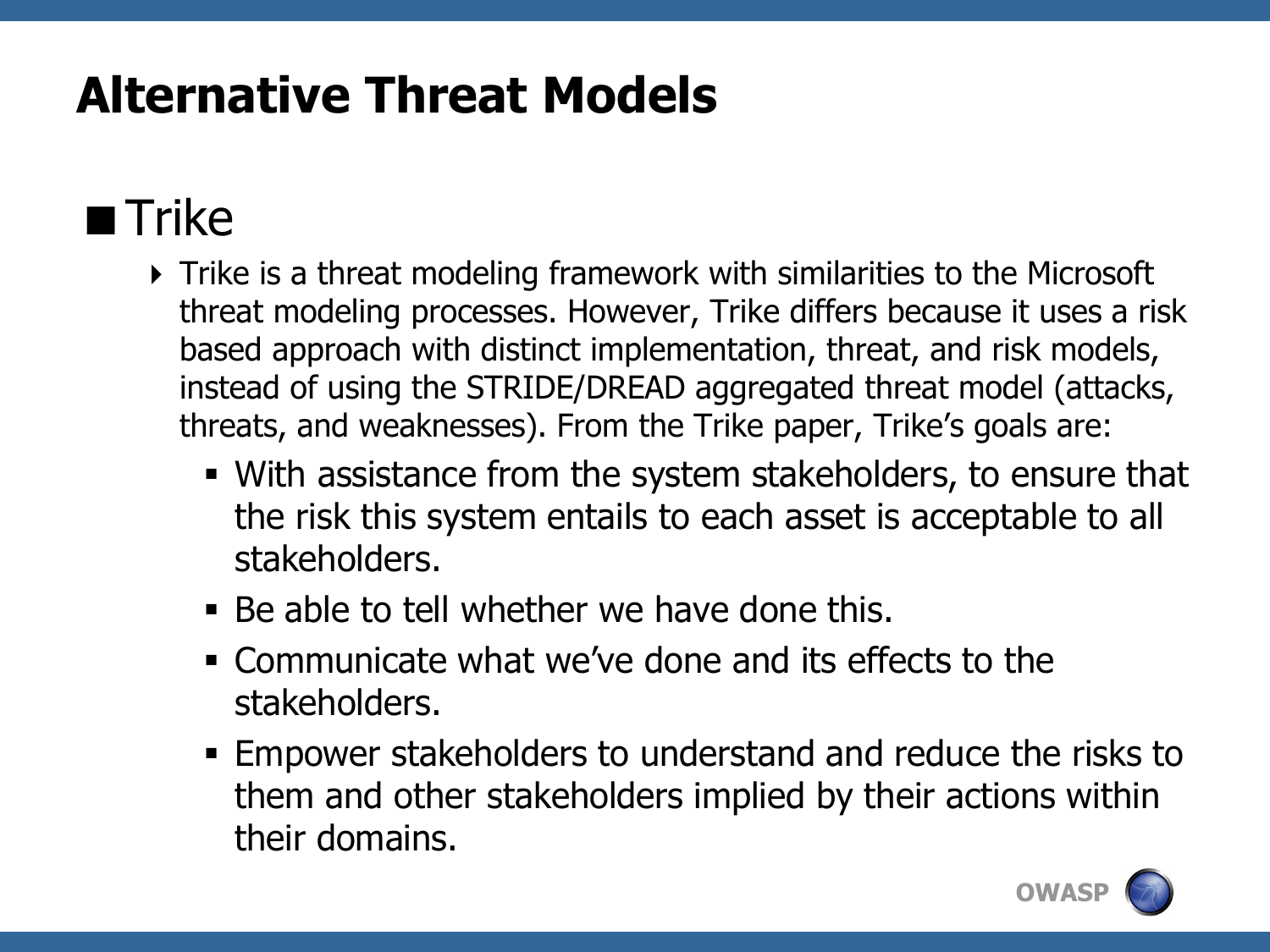#### **AS/NZS 4360:2004 Risk Management**

- The Australian/New Zealand Standard AS/NZS 4360, first issued in 1999, and revised in 2004, is the world's first formal standard for documenting and managing risk and is still one of the few formal standards for managing it. The standard's approach is simple (it's only 28 pages long), flexible, and iterative. Furthermore, it does not lock organizations into a particular risk management methodology, provided the methodology fulfils the AS/NZS 4360 five steps. It also provides several sets of risk tables as examples, and allows organizations to freely develop and adopt their own.
- **The five steps of the AS/NZS 4360 process are:**
	- **Establish Context:** Establish the risk domain, i.e., which assets/systems are important?
	- **Identify the Risks:** Within the risk domain, what specific risks are apparent?
	- **Analyze the Risks:** Look at the risks and determine if there are any supporting controls in place.
	- **Evaluate the Risks:** Determine the residual risk.
	- **Treat the Risks:** Describe the method to treat the risks so that risks selected by the business will be mitigated.
- AS/NZS 4360 assumes that risk will be managed by an **operational risk group**, and that the organization has adequate skills and risk management resources in house to identify, analyze, and treat the risks.

#### **The advantages of AS/NZS 4360:**

- AS/NZS 4360 works well as a risk management methodology for organizations requiring Sarbanes-Oxley compliance.
- AS/NZS 4360 works well for organizations that prefer to manage risks in a traditional way, such as just using likelihood and consequence to determine an overall risk.
- AS/NZS 4360 is familiar to most risk managers worldwide, and your organization may already have implemented an AS/NZS 4360 compatible approach.
- You are an Australian organization, and may be required to use it if you are audited on a regular basis, or to justify why you aren't using it. Luckily, the STRIDE/DREAD model discussed earlier is AS/NZS 4360 compatible.

#### **The limitations of AS/NZS 4360:**

- The AS/NZS 4360 approach works best for business or systemic risks than for technical risks.
- AS/NZS 4360 does not define the methodology to perform a structured threat risk modeling exercise.
- As AS/NZS 4360 is a generic framework for managing risk, it does not provide any structured method to enumerate web application security risks.
- Although AS/NZS 4360 may be used to rank risks for security reviews, the lack of structured methods of enumerating threats for web applications makes it less desirable than other methodologies described earlier.

**OWASP**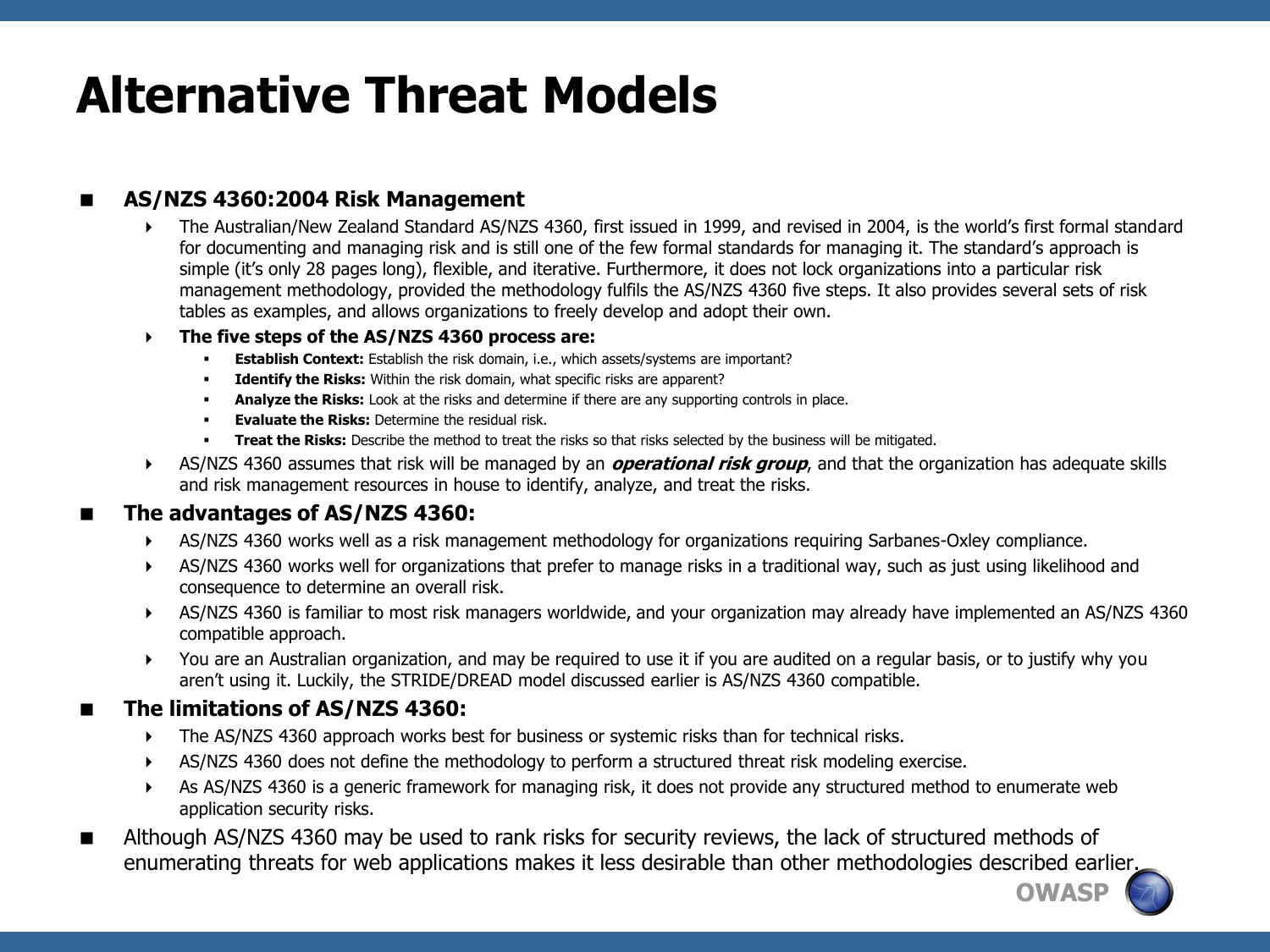#### **CVSS**

 The US Department of Homeland Security (DHS) established the NIAC Vulnerability Disclosure Working Group, which incorporates input from Cisco Systems, Symantec, ISS, Qualys, Microsoft, CERT/CC, and eBay. One of the group's outputs is the **Common Vulnerability Scoring System (CVSS).**

#### $\blacksquare$  The advantages of CVSS:

- You have just received notification from a security researcher or other source that your product has vulnerability, and you wish to ensure that it has an accurate and normalized severity rating, so as to alert your customers to the appropriate level of action required when you release the patch.
- You are a security researcher, and have found several threat exploits within an application. You would like to use the CVSS ranking system to produce reliable risk rankings, to ensure that the ISV will take the exploits seriously as indicated by their rating.
- CVSS has been recommended by the working group for use by US Government departments. However, it is unclear if it will become policy or be widely adopted at the time of this writing.

#### **The limitations of CVSS:**

- CVSS does not find or reduce the attack surface area (i.e. design flaws), or help enumerate risks within any arbitrary piece of code, as it is just a scoring system, not a modeling methodology.
- CVSS is more complex than STRIDE/DREAD, as it aims to calculate the risk of announced vulnerabilities as applied to deployed software and environmental factors.
- $\triangleright$  The CVSS risk ranking is complex a spreadsheet is required to calculate the risk components as the assumption behind CVSS is that a specific vulnerability has been identified and announced, or a worm or Trojan has been released targeting a small number of attack vectors.
- The overhead of calculating the CVSS risk ranking is quite high if applied to a thorough code review, which may have 250 or more threats to rank.

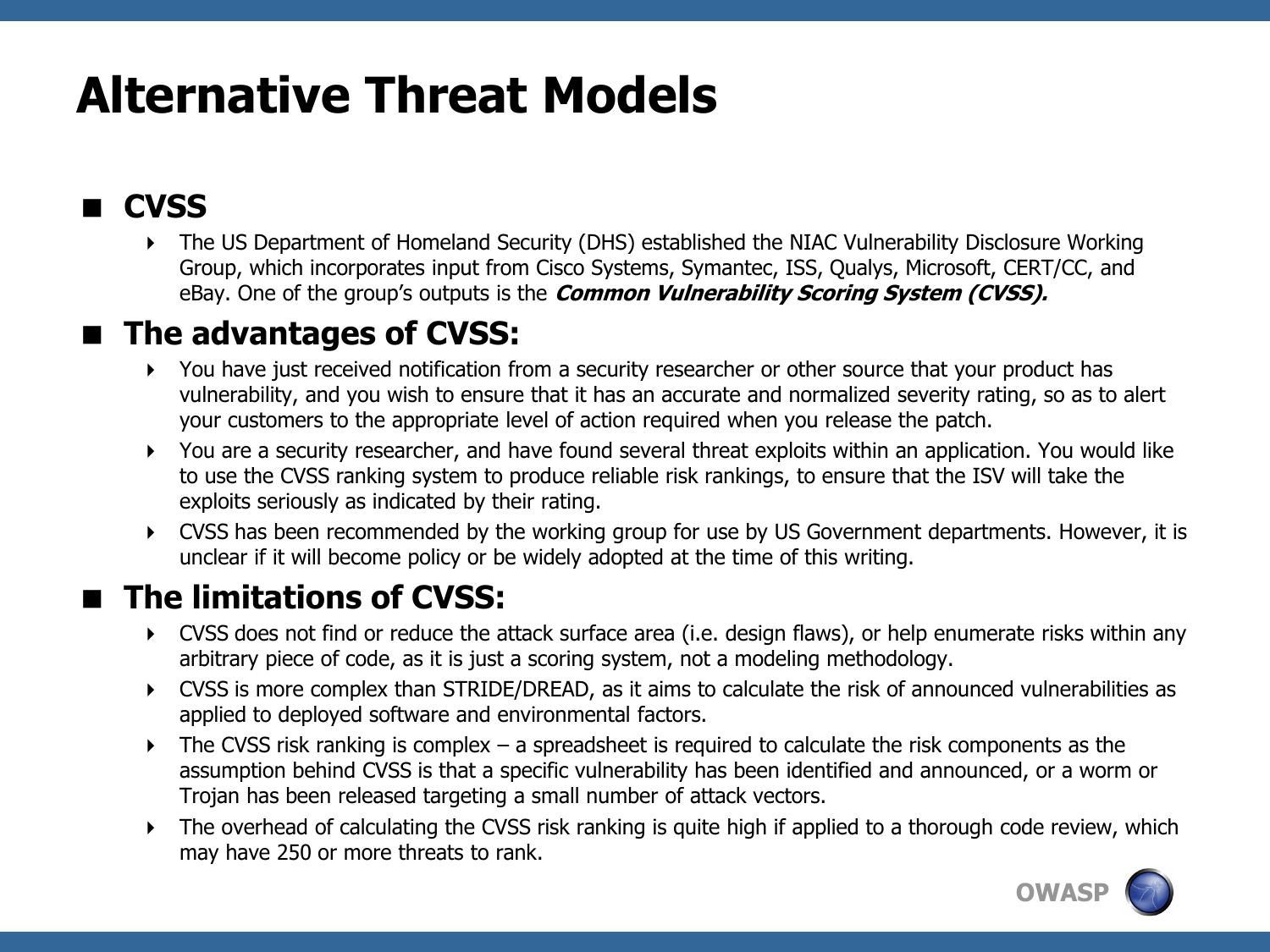#### **OCTAVE**

 OCTAVE is a heavyweight risk methodology approach originating from Carnegie Mellon University's Software Engineering Institute (SEI) in collaboration with CERT. OCTAVE focuses on organizational risk, not technical risk. OCTAVE comes in two versions: Full OCTAVE, for large organizations, and OCTAVE-S for small organizations, both of which have specific catalogs of practices, profiles, and worksheets to document the modeling outcomes.

#### **OCTAVE is popular with many sites and is useful when:**

- Implementing an organizational culture of risk management and controls becomes necessary.
- Documenting and measuring business risk becomes timely.
- Documenting and measuring the overall IT security risk, particularly as it relates to the corporate IT risk management, becomes necessary.
- When documenting risks surrounding complete systems becomes necessary.
- To accommodate a fundamental reorganization, such as when an organization does not have a working risk methodology in place, and requires a robust risk management framework to be put in place.

#### **The limitations of OCTAVE are:**

- $\triangleright$  OCTAVE is incompatible with AS/NZS 4360, as it mandates Likelihood = 1 (i.e., It assumes a threat will always occur) and this is inappropriate for many organizations. OCTAVE-S makes the inclusion of this probability optional, but this is not part of the more comprehensive OCTAVE standard.
- Consisting of 18 volumes, OCTAVE is large and complex, with many worksheets and practices to implement.
- It does not provide a list of "out of the box" practices for assessing and mitigating web application security risks.

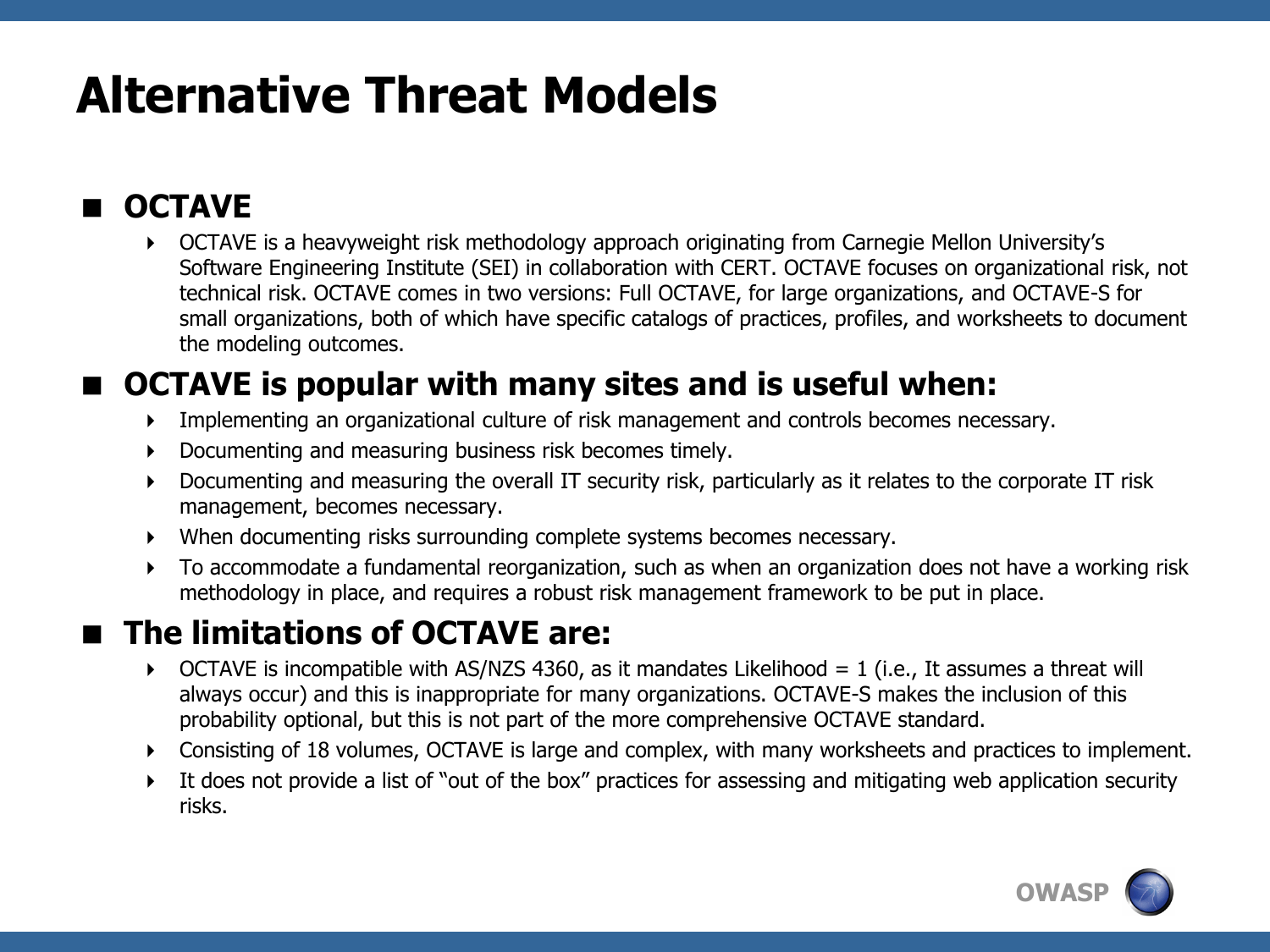#### **Estimating Threat Modeling for Applications**

- I feel that it is a standard measure  $-6$  to 8 weeks
- Just came up with some random thoughts to brainstorm
	- Count of Use case based
		- Define a standard based on the number of use cases (All numbers below are just place holders (examples)…Need to define ranges and the values appropriately)
			- $-$  0 to 50  $-$  4 weeks
			- 51 100 5 weeks
			- $101 150 6$  weeks
			- 151 200 7 weeks
			- 201 250 8 weeks and so on…
	- ▶ Project Type & Project Size based
		- **Application Development** 
			- Small Project 4 weeks
			- Medium Project 5 weeks
			- Large Project 6 weeks
			- Enterprise Projects (Extra Large or XXL) 8 weeks
		- Application Maintenance
			- Small Project 4 weeks
			- Medium Project 5 weeks
			- Large Project 6 weeks
			- Enterprise Projects (Extra Large or XXL) 8 weeks
	- Dependent Factors Based
		- No external dependency  $-4$  weeks
		- Complex Internal services  $-8$  weeks
		- External domain services 8 weeks

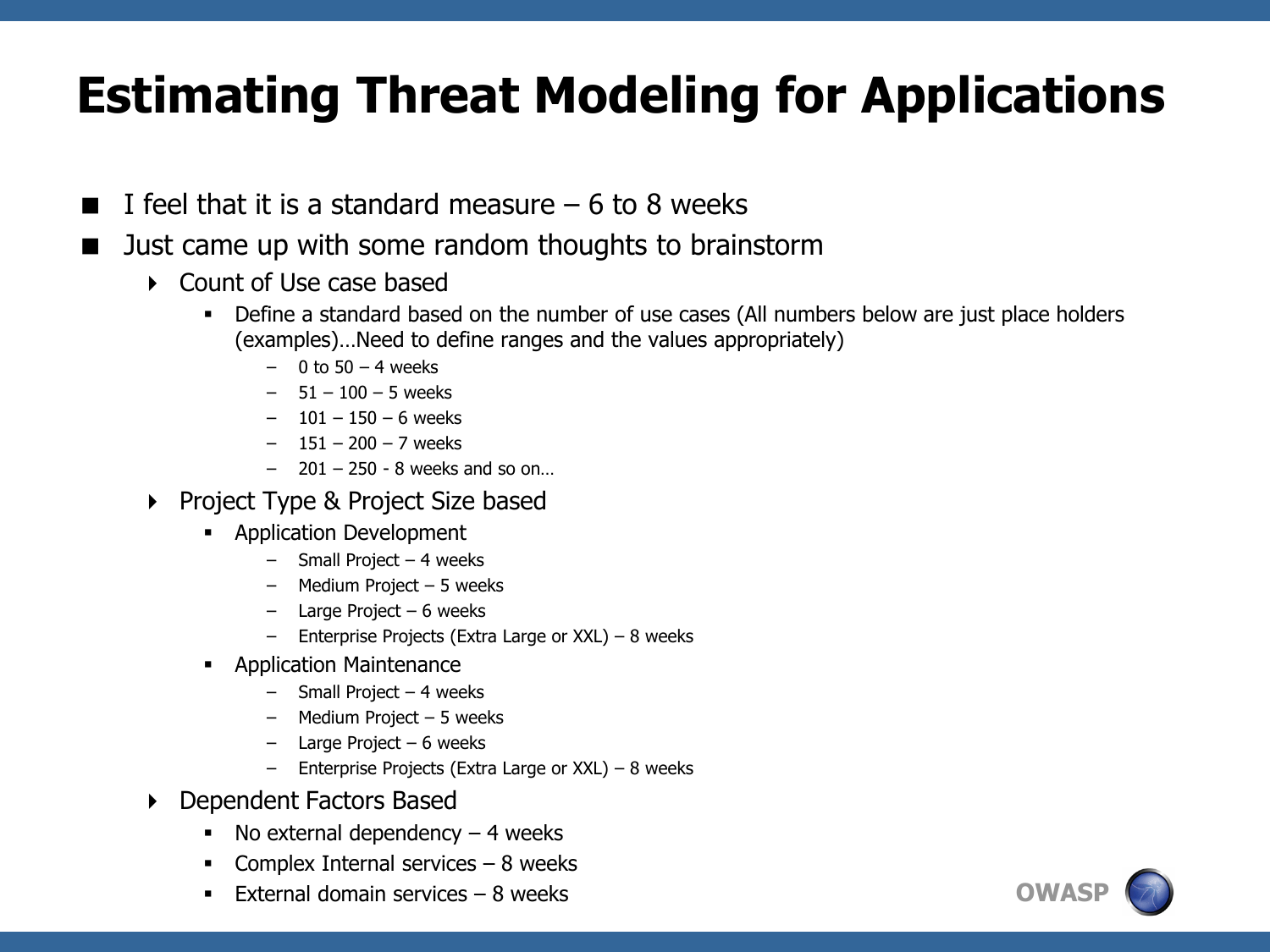

# **QUESTIONS?**